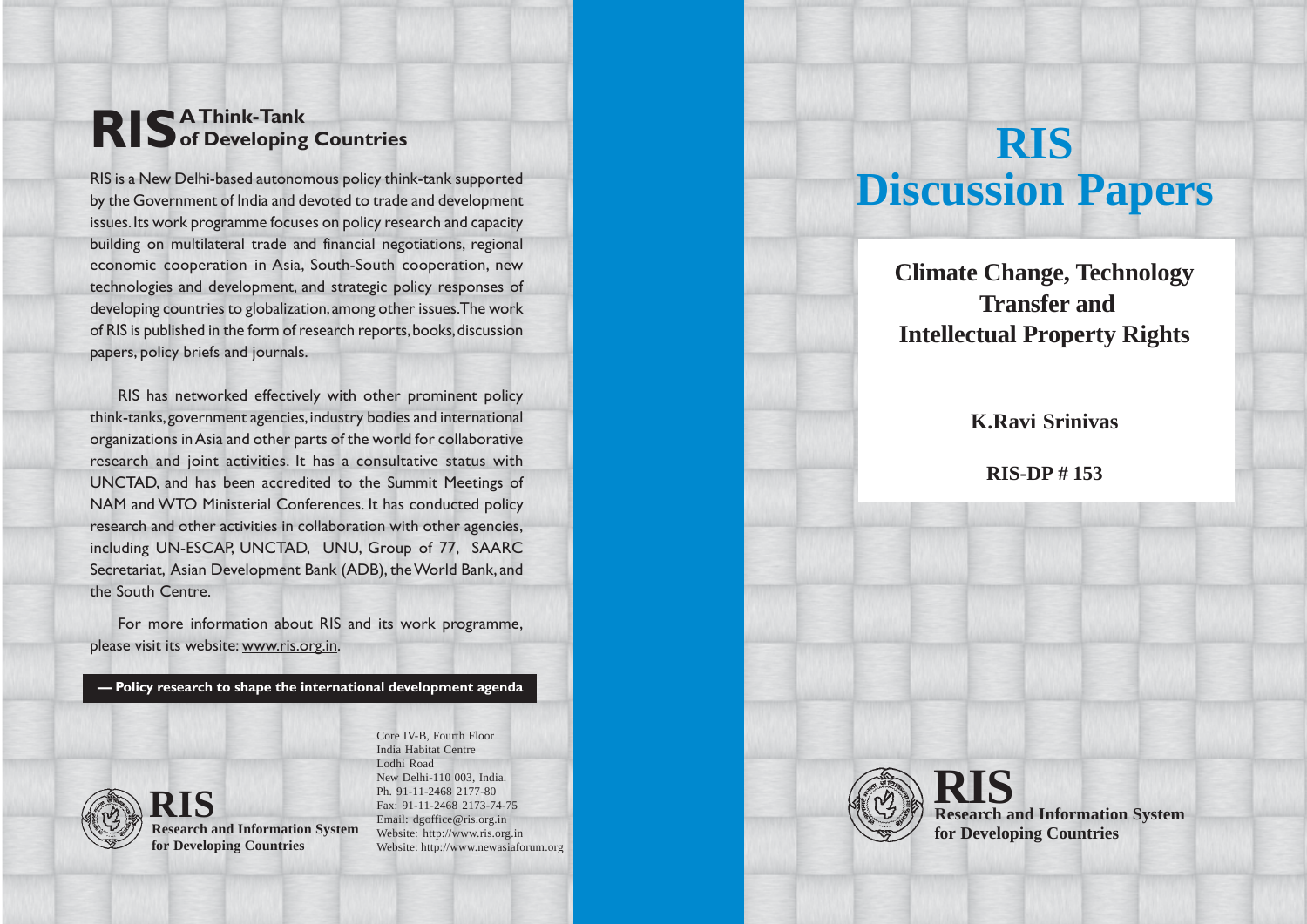# **Climate Change, Technology Transfer and Intellectual Property Rights**

**K.Ravi Srinivas**

## **RIS-DP # 153**

April 2009



Core IV-B, Fourth Floor, India Habitat Centre Lodhi Road, New Delhi – 110 003 (India) Tel: +91-11-2468 2177/2180; Fax: +91-11-2468 2173/74

Email: dgoffice@ris.org.in

RIS Discussion Papers intend to disseminate preliminary findings of the research carried out within the framework of institute's work programme or related research. The feedback and comments may be directed to the author(s). RIS Discussion Papers are available at www.ris.org.in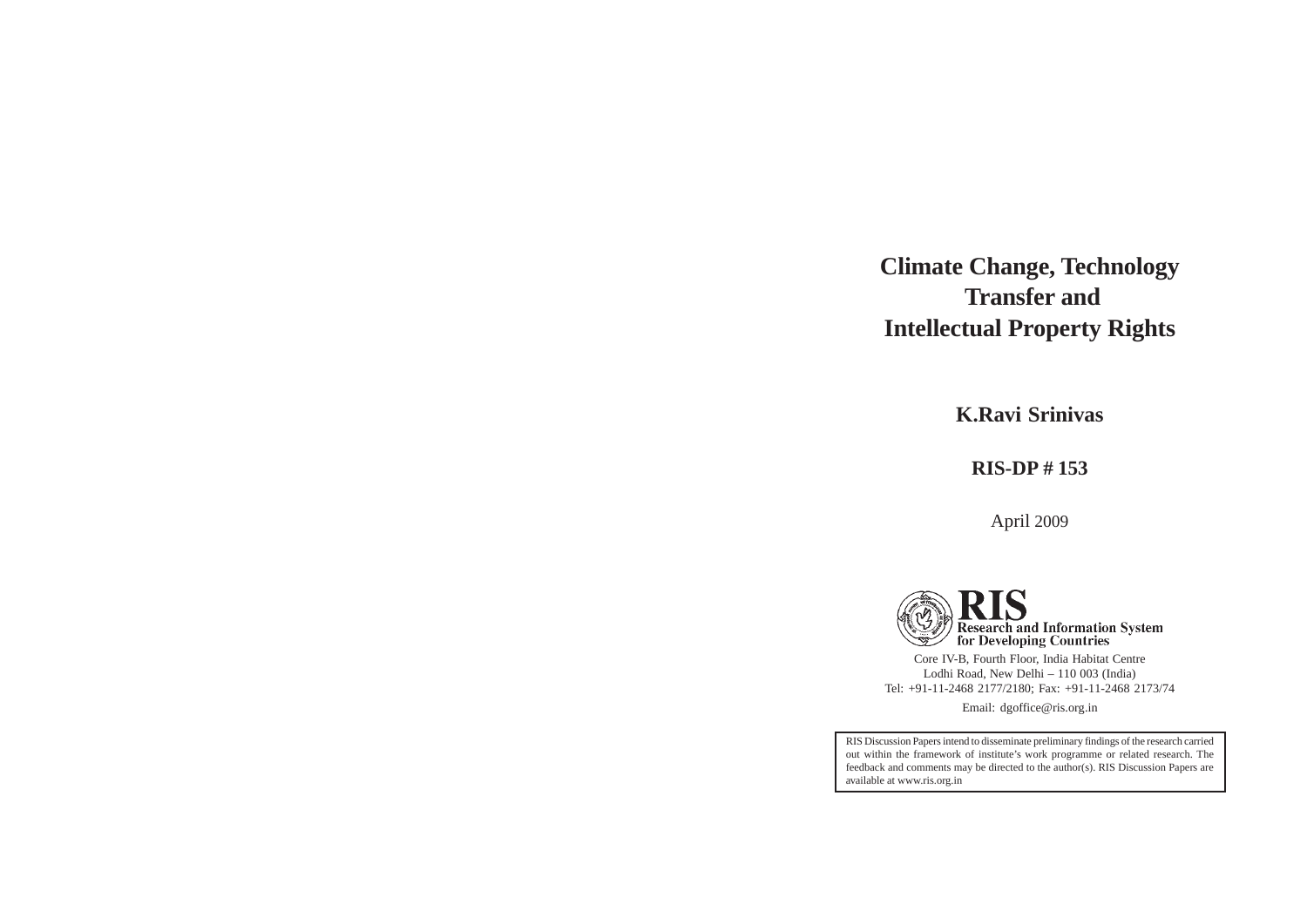# **Climate Change, Technology Transfer and Intellectual Property Rights**

#### **K.Ravi Srinivas**

*Abstract:* Technology development and transfer has been identified as a key element in the Bali Action Plan. In the negotiations on a global climate treaty the developing nations have put forth ideas and plans to ensure that intellectual property rights (IPRs) do not become a barrier to transfer of climate friendly technology. In this discussion paper, this question of technology transfer, intellectual property rights is addressed in the context of climate change. Patent statistics shows the dominance of developed countries in specific technologies. The analysis on specific technologies indicates that IPRs is an important issue in development and transfer of technology and it is a barrier. Data indicates that although developing countries have made some progress, the dominance of developed countries in terms of patents, royalty and licensing income and expenditure on Research and Development remains as before. The historical experience is that stronger IPRs do not always result in more technology transfer and technology absorption. Hence the argument that developing countries should provide stronger protection of IPRs to encourage technology transfer has to be challenged. The technology transfer under UNFCCC and Kyoto Protocol has been minimal and insufficient to meet the needs of developing countries. The harmonization of IPRs through TRIPS has limited the options of countries to use compulsory licensing and competition policy. TRIPS has not facilitated technology transfer, particularly to Least Developed Countries (LDCs) and the North-South divide on this issue has resulted in a stalemate. Under these circumstances it is futile to expect that TRIPS alone will result in more transfer of climate-friendly technologies. Using Common But Differentiated Responsibility principle in technology development and transfer is desirable. Many proposals and suggestions have been made to stimulate technology development and transfer. Montreal Protocol is a successful example that is relevant in the context of climate change. The proposals including the proposals made by developing countries deserve a serious consideration and innovative solutions have to be found. Humanity does not has the luxury of finding solutions over a century to solve problems created by global climate change. Developing countries need both development and access to technologies that will facilitate the transition to less carbon intensive economy within the next two or three decades. So it is essential that IP issues do not become a barrier in this transition. The challenge of climate change calls for out of the box thinking to find solutions that can make a difference. The IPR issues in technology transfer need to be tackled by a combination of policy measures, incentives and bringing in changes at the global IP regime under TRIPS.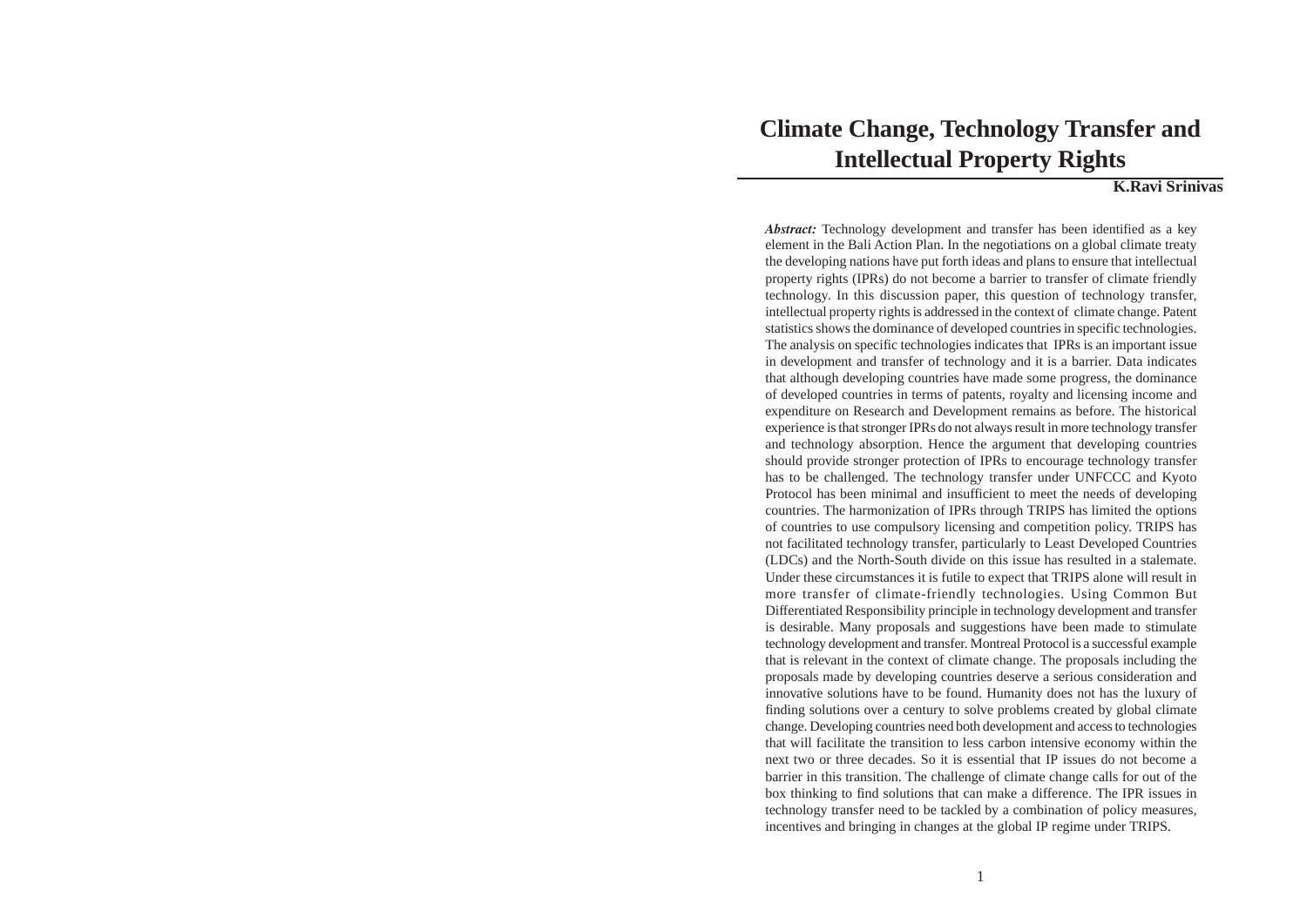### **1. INTRODUCTION**

Climate-friendly technologies cover technologies in many fields and this term is used in the literature in a broad sense. There is no agreed definition on climate-friendly technologies. What is a climate-friendly technology also depends on the context of use and the state of technology. Climate-friendly technologies can be considered as part of Environmentally Sound Technologies (ESTs). In this paper we do not distinguish between climatefriendly technologies on the basis of their usefulness in mitigation and adaptation to climate change. The term ESTs covers a broad range of technologies and there is no universally agreed definition in the literature.<sup>1</sup>

There is no universally accepted method to assess whether a technology is really climate friendly or not. In general technologies that result in reduction of greenhouse gases' emissions and technologies that increase the energy efficiency can be considered as climate friendly technologies. Examples will include, advanced and cleaner fossil-fuel technologies (carbon capture and storage, cleaner coal technologies such as Integrated Gasification Combined Cycle (IGCC) and pre-combustion technology, combined heat and power) and, hydrogen cells and hybrid vehicles. In many technologies while first generation technologies are well established the subsequent ones are in pipeline or in various stages of R&D. The role of technology has been well recognized in the multilateral instruments on climate changes and both UNFCCC [Article 4.1 (c) ] and Kyoto Protocol [ Article 10 (c) ] specifically mention about development, application and diffusion of ESTs relevant to climate change, including the know-how, practices and processes. The Bali Action Plan of 2007 has identified enhanced action on technology development and transfer as a key element of the Action Plan. The role of Intellectual Property Rights (IPRs) in development and transfer of technologies in the context of climate-change has attracted much attention in the recent literature and debates on climate change, including the Stern Report and the documents from UN.<sup>2</sup> This discussion paper can be considered as a contribution from RIS to the debate, paying attention to the demands and needs of developing countries and as a continuation on the research work done at RIS on technology development and transfer issues as evident in various publications including working papers. 3

#### **Patent Statistics and Technologies**

Patents and trade secrets are the two most important models of intellectual property right protection in climate-friendly technologies. The relationship between innovations, intellectual property rights (IPRs), a particularly patenting is controversial and there are strong views on both sides of the debate. 4 The standard argument is patent system is capable of providing substantial benefit for the environment, as it produces environmental good through incentives for commercialization of technologies *ex-ante*. 5

The role of IPRs in climate-friendly technologies varies from technology sector to technology sector. Basic technologies in production and distribution and transmission of energy and basic technologies in transportation are mostly in public domain. One technology can be covered by more than one patent and the technology described in one patent might be applicable in more than one technology sector. Firms apply for many patents so that patents can be used for strategic advantage. Thus they tend to apply for many patents around a technology so that inventing around is difficult and a patent thicket can be built around that technology. Measuring innovation through number of patents is difficult and is fraught with methodological limitations. Another problem is that many patents may not be commercialized for many reasons.

Whether it is conventional climate-friendly technology or renewable technology extensive technology mapping through the study of patents and use of patents in applying technology is not yet done.<sup>6</sup> The number of patents applied and number of patents granted in each sector can give a rough idea and as there is a time lag between applying of patents and the final decision to grant or reject, figures have to be understood with caution. Countries do not adopt uniform standards in assessing patents in terms of non-obviousness, utility and novelty for grant of patents.7

As a result measuring innovation through patents is an exercise that is subject to many limitations. Still mapping patent landscape and analysis of ownership and using patent as a guide to assess trends in technology is important as it helps in understanding the dynamics in technology and the state of the art. Thus, although patent statistics and studies based on analysis of patents and can only be taken as a crude indicators of innovation in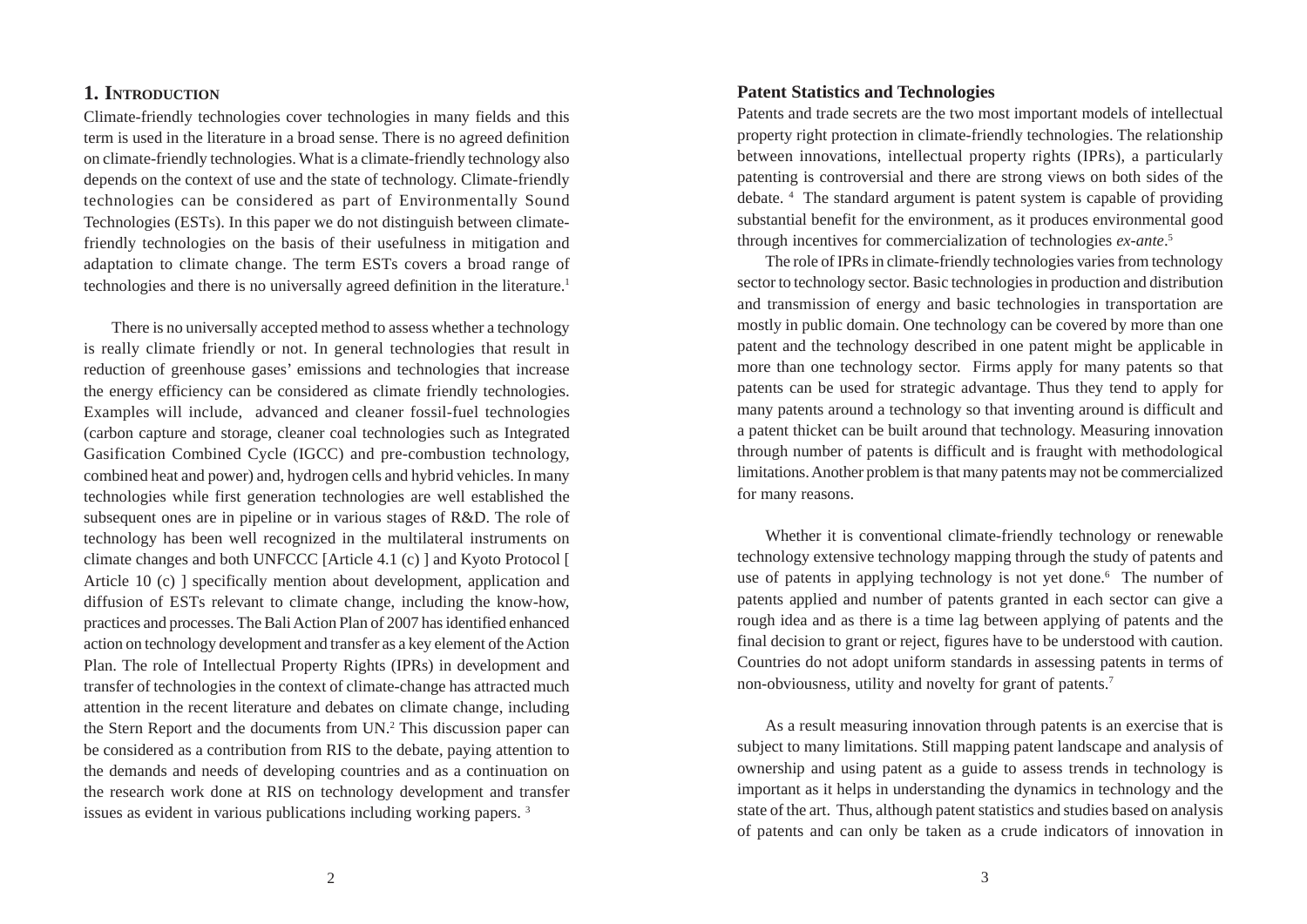different sector they are important. They help us in understanding the dynamics of invention and concentration in terms of geography and spatial dimension of the innovation.<sup>8</sup> Although patent statistics is available from many national and international agencies there are theoretical and methodological issues in deriving meaningful conclusions from them. As there is no separate classification for climate-friendly technology is U.S. Patent and Trademark Office or in any of the major patent offices, studies using different assumptions and methodologies have been done. <sup>9</sup> Still the studies indicate that patenting activity is not even in all technologies and most of the innovation is concentrated in few countries.

A study using the PATSTAT database in 13 climate-related technology related classes between 25 years i.e. 1978-2003 concludes "Innovation in climate change technologies appears to be highly concentrated in a limited set of countries, mostly in Japan, Germany and the USA. The performance of Japan is particularly impressive as it ranks first in 12 technology fields out of 13. It even accounts for more than half of worldwide innovation in the areas of methane destruction, waste and lighting. The contribution of emerging economies is not negligible as they globally represent about 16 per cent of inventions. But this mostly concerns three countries (China, South Korea and Russia), mainly in climate-friendly cement and in renewable energies (ocean, hydro, geothermal and solar). Interestingly, a law of comparative advantage seems to operate, as the more geographically concentrated the innovation, the higher the number of inventions. Specialization gains are seemingly important in climate change innovation.<sup>10"</sup>

According to a study done by Prof. Dora Marinova based on the data from U.S. PTO the relative share of environmental technologies has declined from 2.5 per cent in 1977 to 1.5 per cent in 2003 although in terms of numbers there is an increase from 500 in 1977 to more than 3500 in 2003. Similar trends are found in patents on anti-pollution and renewable energy.<sup>11</sup> According to *World Patent Report 2007* published by WIPO the number of patents filed in environmental technology has decreased over the years.<sup>12</sup> Examining US PTO data and Patent Co-operation Treaty Data from 1998 to 2007 Miller et. al. conclude that number of patents filed in cleantech industry is increasing and is likely to increase in the future. They argue that continuing

investments and competition in cleantech will result in more patent prosecution and litigation. The data furnished by them indicates that renewable energy sector tops in the number of application followed by biomass and system integration.<sup>13</sup>

According to another study there has been a slight decrease in the number of patents granted by U.S PTO (United States Patents and Trade Mark Office) in the second quarter over the first quarter. Patents on Fuel Cells are topping the list during the second quarter. But over the years the number of 'green patents' have increased from 424 in 1998 to 1068 in 2007. <sup>14</sup> But these figures tell us little about how many of them will be commercialized. According to a publication by OECD, BRIICS (i.e. Brazil, Russia, India, Indonesia, China and South Africa) account for 6.5 per cent of renewable energy patents in 2005, while, EU accounts for 36.7 per cent,



USA 20.2 and Japan 19.8. But in patents for automobile pollution control technologies BRIICS share is just 0.7 per cent while EU accounts for 48.9 per cent in 2005. 15 According to the OECD, "Large countries such as Germany, Japan and the United States have the highest number of patents". It notes that Denmark is leading in renewable energy with 161 patents in 2003-2005, on wind energy. Similarly Stuttgart region of Germany leads in automobile pollution control technologies with 37.4 per cent of car emissions control patents.<sup>16</sup>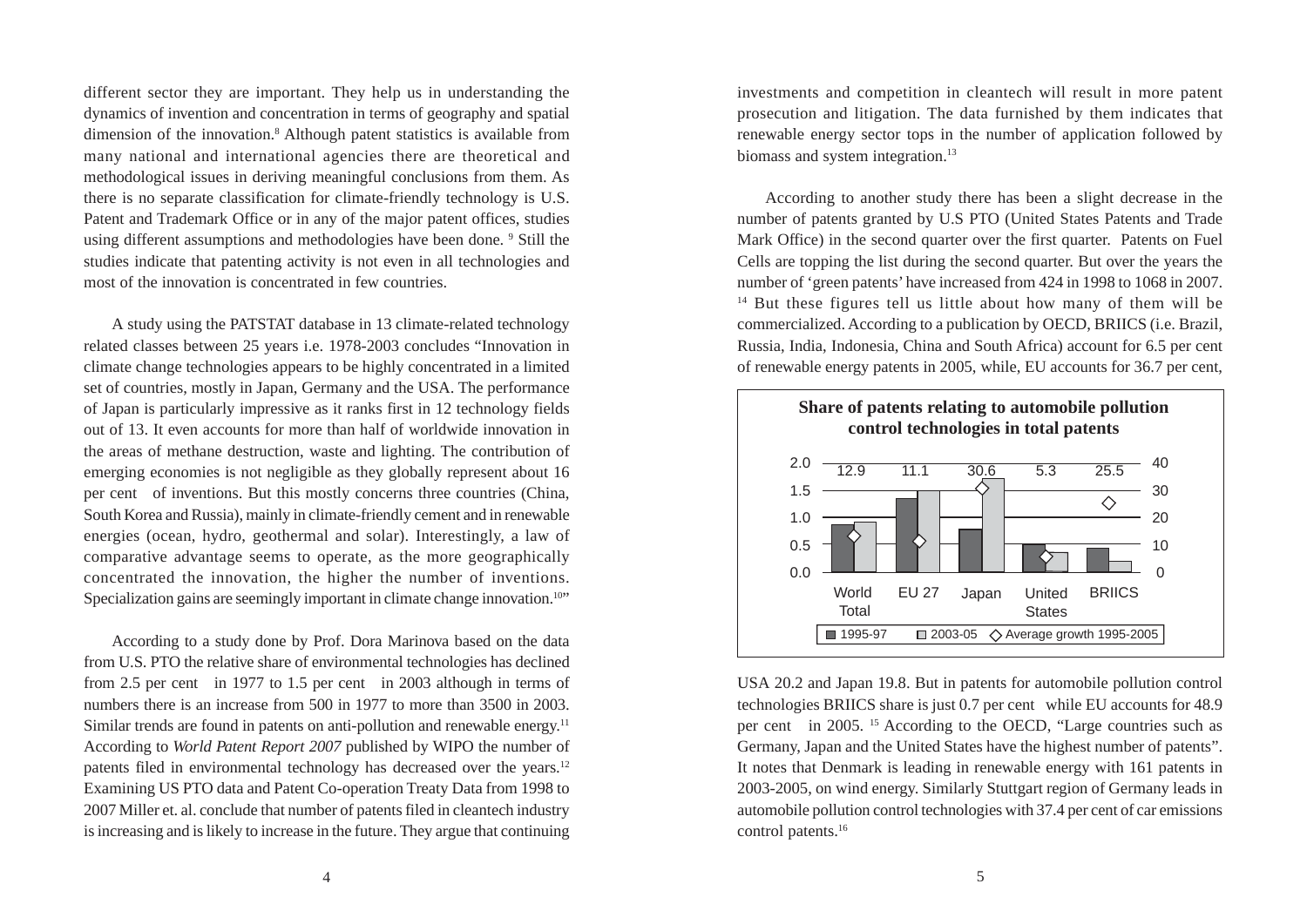

*Source :* UNDESA (2008)

Many commentators have pointed out that investment in energy R&D has decreased over the years.17 This may be one of the reasons for decline in number of patents in environmental technology although it is difficult to correlate between the two based on two sets of data on number of patents and investments. As Stern review points out while the annual investment in clean energy technologies including nuclear energy is \$33 billion the current subsidies are in the range of \$150 to \$250 billion per annum.<sup>18</sup>

#### **Climate Technologies in Different Sectors and IPRs**

In this section we analyze some technologies to examine the role of IPRs in technology development and transfer.

**Solar energy:** At present the three core technologies are silicon-wafer based, thin-film photovoltaics (PV) and focused solar thermal power. Although it is in its infancy this technology has enormous potential and the output is expected to increase by manifold in the next few decades. The annual growth is expected to be in the range of 30 to 35 per cent and the installed capacity is likely to increase to 400 giga watts by 2020.19 In all the three there are many established players and new entrants. Basic technology is in public domain. In thin film solar technology the first generation was silicon based. The second generation includes improvements that can lead to cheaper PV cells. In this four of five firms hold the majority of the market using slightly different technology. At present it is not clear as to whether patent portfolios will be a barrier to new entrants or whether there are patterns of cross-licensing.20 It is expected that developments in nanotechnology will play an important role in actualizing the potential of solar energy through materials that will increase the rate of conversion to energy in solar energy panels.21 For example, carbon nano-tubes can increase the efficiency of nanoparticle based solar cells.22 But as nano-technology is a platform technology it is likely that many technologies covered by patents in nano-technology are likely to be very relevant for application in solar energy although it is difficult to state precisely the relationship between both <sup>23</sup>

There is a substantial increase in patent applications in PV and newer technologies are likely to be more extensive patenting than older silicon slice technology. There had been a consolidation in the industry in 1990s and later, and today although the major players are based in developed world, firms in developing world are not lagging behind

The success of Suntech Power Co Ltd, based in China is an example of a developing country firm acquiring technology through overseas acquisition and emerging as the fourth largest producer of PV indicates that growth of developing country firms many not be hampered by patents.<sup>24</sup> In this technology economic viability is determined by support for renewable energy in the form of subsidies and decline in cost of generating solar power. Cost competitiveness depends on the cost of conventional electricity. This means that access to advanced technologies that can result in lowering of cost of production is necessary for diffusion of this technology. But IPRs can become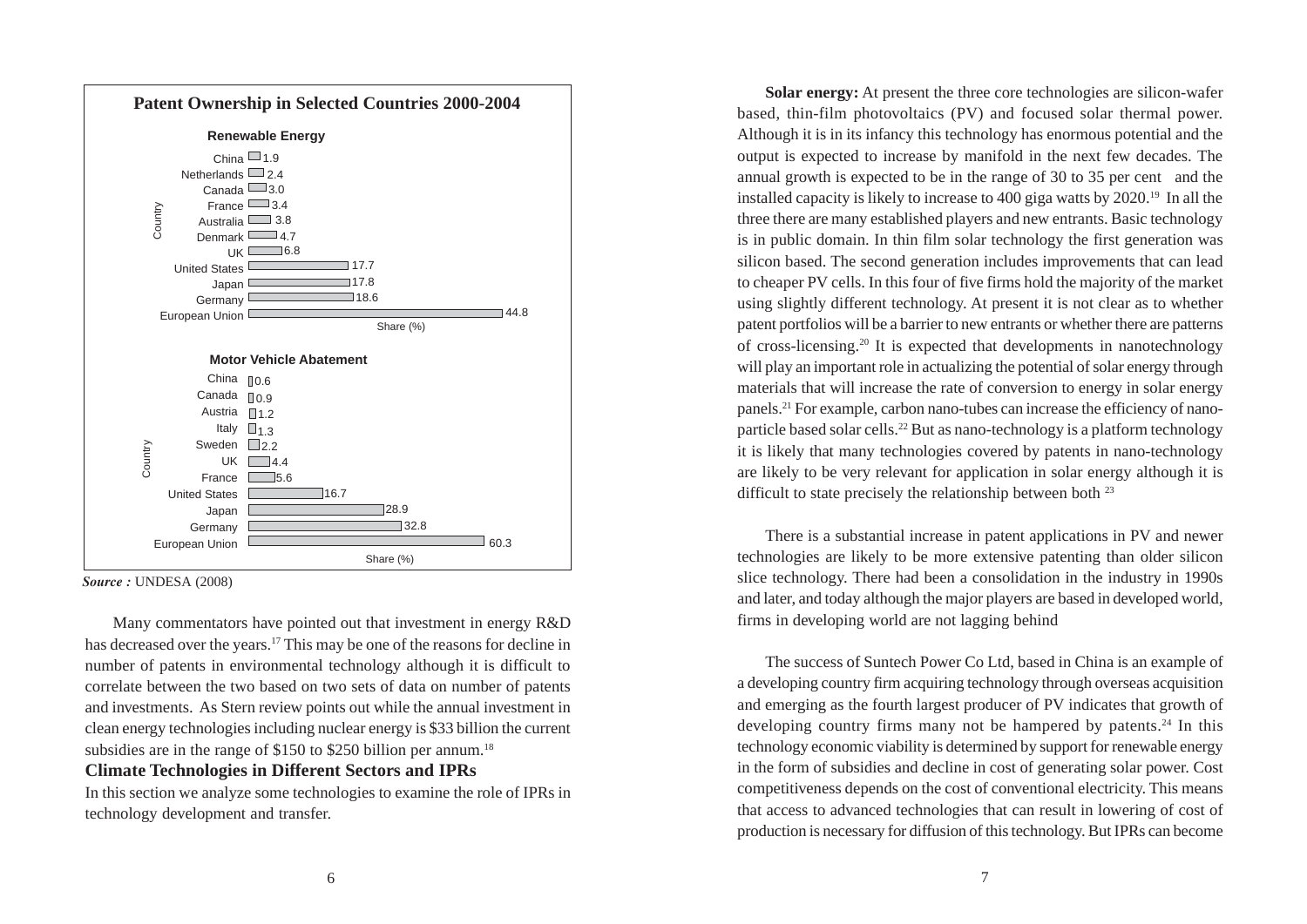a barrier in cases where licensing and use of technology is restricted on account of restrictions imposed by the patent holder.

**Wind energy:** Here too basic technology is in public domain. There are relatively fewer players in this sector on a global scale. Of the top ten players two are from developing nations (India and China). Patent statistics reveals that patents on wind energy are increasing. Overseas acquisition is a route that results in access to technology. The case of Suzlon of India and Goldwind of China indicate that both firms have their R&D units and are investing heavily in R&D besides getting access to technology by acquisition, and through technology agreements with vendors abroad. Suzlon has grown rapidly and has R&D centres in Europe also and technology developed there is deployed in India. Suzlon is now the fourth largest producer of wind turbines in the world and has presence in many countries. Its model of growing by acquisition, setting up R&D centers in more than one country and absorbing technology deserve an in-depth study.

The implications of IPRs on acquiring technology are not clear although obtaining advanced technologies may be difficult. The disputes over patents in wind energy sector indicate that patents are of critical importance to firms that offer specialized products.25

According to a study on transfer of technology in wind energy sector in China foreign technology providers were reluctant to transfer technology to Chinese firms on account of local content requirements and concerns about IPRs. However, as the Chinese market is large they did not challenge the local content requirements and tried to exercise control through IPRs. Irrespective of ownership model, very few companies transferred wind power technology.26

While developing country firms are generally offering less than 1 MW turbines, companies like General Electric and Vestas are offering turbines with 1.5 M.W capacity and 2 M.W capacity. The technological gap in this sector between developed nations and developing nations needs to be bridged. It is suggested that developing nations like India and China should do joint R&D in developing higher capacity turbines so that they are able to compete in the global market for higher capacity turbines. As Intellectual Property is an issue in transfer of technology in this sector, developing technological capacity by developing nations will result in diffusion of technology.

As in solar energy the industry's economics is affected by government policies and costs of production of energy in comparison to conventional electricity.

The study by Joanna Lewis indicates that firms in India and China have adopted different strategies to acquire the relevant technologies in wind power, including acquisition of firms, creating strategic partnerships and have benefited from national policies like local content requirements and incentives for wind energy. Suzlon had acquired controlling stake in many wind turbine technology and component manufacturing companies. It has expanded its R&D facilities to many countries and is into collaborative R&D. She points out that developing country firms acquire technology from smaller companies abroad as leading wind turbine manufacturers are not keen to license proprietary information to potential competitors.27 Both India and China are examples of technology leapfrogging in wind energy and have demonstrated that the right policies with innovative firms, it is possible to achieve remarkable progress in technology absorption and development in a decade or so.28

**Bio-Fuels:** Biofuels technology can be classified into three generations. The first generation bio-fuels include ethanol and are made from sugar cane, starch, and/or vegetable oil as raw materials using traditional technology. They have become controversial as their long-term sustainability and their environmental impacts have been questioned. 29

Fears that large scale use of these bio-fuels can result in food shortage, increase in food prices and diversion of land, particularly forests for biofuel production have been expressed. Another issue is the question of their competitiveness in the absence of government subsidies and support. Second generation technologies include biofuels derived from lignocellulosic materials using biomass to liquid technology. The inputs and feedstock can be from sources as diverse as straw, grasses and wood. The utilization of plant materials and crops like straw and grasses will reduce the need to divert land and thus competition with food and feed crops.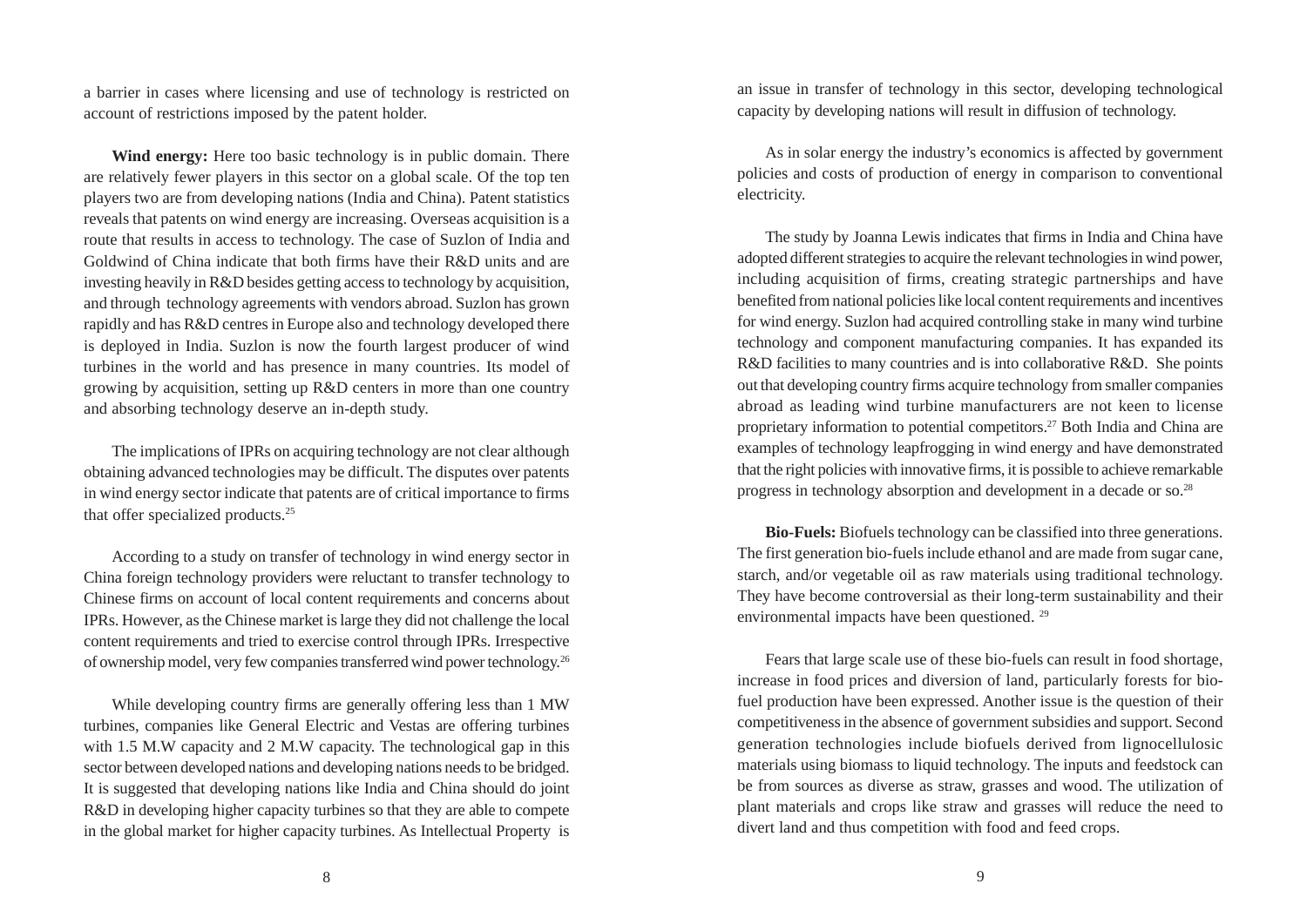Third generation bio-fuels are based on synthetic biology and microorganisms are expected to be of critical importance in this. While much R&D is being done on second and third generation bio-fuels, some of the technologies may be years away from commercialization and in case of synthetic biology although the potential is recognized there are regulatory and other issues that need to be addressed before widespread use.<sup>30</sup>

The number of patents is increasing as it is evident from the table below. In terms of location of the patent owning entity, USA is leading. Of these majority are owned by corporate entities and only 11 per cent are owned by universities/research institutions. (http://media.cleantech.com/2329/ biofuel-patents-are-booming).

| Year | <b>Patents published</b> |  |
|------|--------------------------|--|
| 2002 | 147                      |  |
| 2003 | 271                      |  |
| 2004 | 302                      |  |
| 2005 | 391                      |  |
| 2006 | 640                      |  |
| 2007 | 1045                     |  |

In terms of technologies, in patents published in 2006-2007, biodiesel leads with 299, followed by agricultural biotechnology with 110 and biomass accounts for 41 only while enzymes account for 35. The scale of activity in biofuel patents can be gauged from the fact that biofuel patents account for 1045 patents in 2007 while solar power accounts for 555 and wind power 282. According to one study the number of bio-ethanol patent applications increased from less than 30 in 2002 to more than 70 in 2006-2007. 31

 It is also pointed out that Novozymes accounts for 23 per cent of the bio-ethanol applications in 2006-2007 , Genencor 7 per cent and Diversa 4 per cent.32. Although the basic technologies in this technology are quite old, the technological advances are expected to come from new processes as well as new products like enzymes and catalysts. Enzymes and catalysts are important as enzymes are needed to break down starch into sugar and cellulose into fuels. An enzyme that performs better in terms of conversion efficiency can thus result in competitive advantage to the producer of enzyme.

While comparison with bio-technology may sound far-fetched, the emergence of small firms that specialize in R&D and their alliances with players in other fields/related industries is emerging as a trend in bio-fuels. Rai cites three such alliances (Diversa/Cellulol with Syngenta/Dupont/ KhoslaVentures, Iogen with Shell, Goldman Sachs, and Genencor with Cargill/Dow/KhoslaVentures).33 A report by ETC Group cites fourteen such alliances in synthetic biology in what it calls as 'Synbiotech's Sugar Economy' .<sup>34</sup> According to one report "As more and more, cost-saving technology is engineered into the already price significant feedstock, the economics of biofuels production will crown feedstock patent portfolios as some of the most valuable through the biofuel patent landscape"<sup>35</sup>.

The increase in the patenting activity in this technology has given raise to many questions including possibility of patent thickets, freedom to operate, and use of standards to create essential/critical technology. Patent thickets can result in concentrated ownership under monopoly/duopoly market conditions, restrictions in licensing, and holding up further innovation.

For developing countries which have an interest in bio-fuels these issues are important. Another issue is whether they should grant patents on enzymes and micro-organisms. Enzymes and micro-organisms can be considered as products of nature and excluded from patentability. However, this approach is not without problems. As we have discussed this question elsewhere we will not go into details here.<sup>36</sup>

It should be pointed out that developing nations will have to look at various options before deciding on this question. For example, even if a developing country decides not to grant patents on micro-organisms it cannot prevent a developed country from granting patents on micro-organisms. Similarly, on enzymes, it is difficult to classify them en masse as products of nature. Advances in synthetic biology are expected to result in new processes and methods in which genetically modified (GM) micro-organisms have an important role to play.

The group led by Keasling at University of California, Berkeley is doing research on using GM bacteria to produce fatty acids and isoprenoids with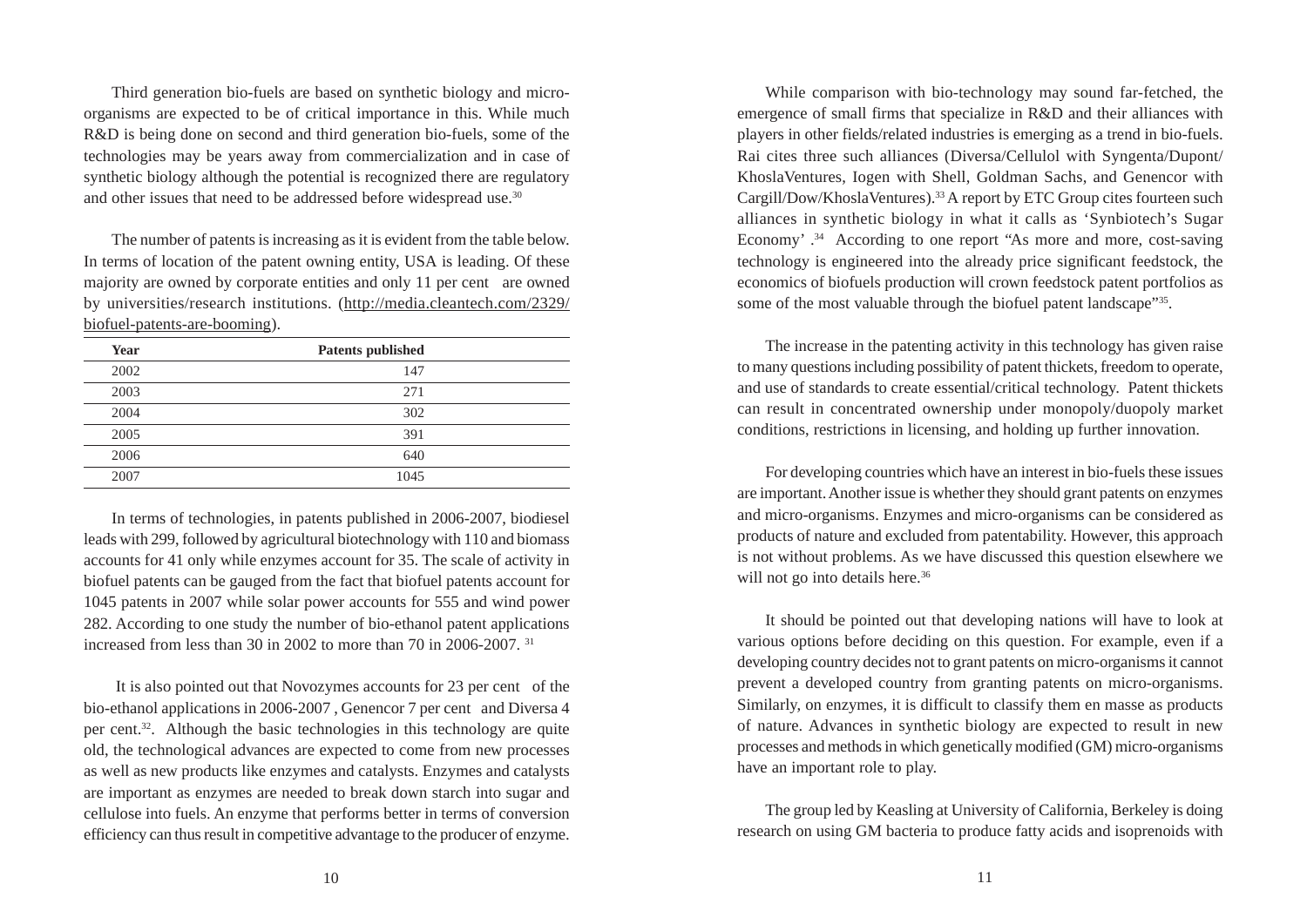the objective of producing bio diesel and bio kerosene. Right now the intellectual property landscape in synthetic biology is not clear. Although many patents have been applied for, some initiatives are also there to use Open Source models in synthetic biology.37

Developing countries have a huge stake in bio-fuels as bio-fuels can reduce the dependence on imported oil, and can generate employment, create new industries besides making the agricultural sector more productive. Brazil is in the forefront of using sugar-cane feedstock and refining processes to produce ethanol while India is a pioneer in use of using jatropha as a feedstock to produce bio diesel. Hence developing nations have to use IPRs to their advantage so that innovators rights are protected and innovation is encouraged.

The increased interest of TNCs in biofuels and the alliances/research partnerships that are being formed in science and technology related to biofuels indicate that IP is going to be an important issue in this sector.<sup>38</sup>

 Broad patents that cover basic technologies can result in monopolies and refusal to license technologies. In a technology that is in its infancy the patent thickets can result in what is known in an anti-commons situation where there are too many patent holders over the technologies and for use there has to be many licenses and cross-licenses that increase the transaction costs.39 *Scientific American* in an Editorial in May 2006 expressed its concerns about the potential negative impacts of patents in this discipline.

To sum up, new technological developments in bio-fuels offer immense scope for development of bio-fuels as climate friendly technologies. But patents can become a hurdle in technology transfer and diffusion. Developing nations will need to take pro-active policy measures in both encouraging innovation and making the use of IPRs to promote further innovation. There is a need for more research on understanding the implications of trends in technology and claims for IP rights in this sector.

**Climate-tolerant Crops:** Climate change has enormous implications for agriculture in developing nations.40 The need for developing drought resistant, flood resistant and salt resistant crops has been underscored and CGIAR centers and private sectors are involved in this.41 One of the suggested solutions is to genetically modify plants and develop varieties with traits like drought resistant, flood tolerant, so that they can be useful in adaptation/ mitigation strategies. It should be pointed out that there are traditional varieties with these traits although many of them have been replaced with modern varieties. A study done by ETC group argued that many patents on 'climate-friendly' genes have been filed by the ag-biotech Multinational Corporations (MNCS) which are already dominant in agricultural biotechnology.42

Although many patents have been filed it does not mean that all patent applications will result in grant of patents or all patents will be commercialized. It is likely that some of them will be rejected or claims will be modified. Moreover, if the technology is used to develop new varieties, they have to undergo field trails before marketed as varieties. To what extent a variety developed in USA will be useful in China or India is an important issue. One view is that the varieties have to be location specific and what works in California need not work in China and vice versa.43 These varieties may not perform so well in fields as expected because there are other factors that determine the adaptability of a plant to drought or flood. Traditional varieties with the same traits may be able to perform better as they are many traditional varieties that are specific to geographical regions. There are other issues like regulatory approvals and transferring these traits to different crops and existing varieties. So at present it is too premature to conclude that these patents will be granted and will result in wide spread use of varieties with specific traits.

However, what is important is the use of IP rights over technology and the implications of the same for developing countries. In developed nations like USA, plant varieties can be protected under patents as well under Plant Variety Protection Act (PVPA). PVPA enables a breeder to get Plant Breeders' Rights (PBRS). This dual protection has been upheld by the U.S Supreme Court. In practical terms this means that farmers cannot replant seeds, sell or exchange seeds of the varieties that are protected under patents. Even if the variety is protected under PVPA the farmers' rights do not extend to replanting the seeds or sell them as seeds or exchange them.<sup>44</sup>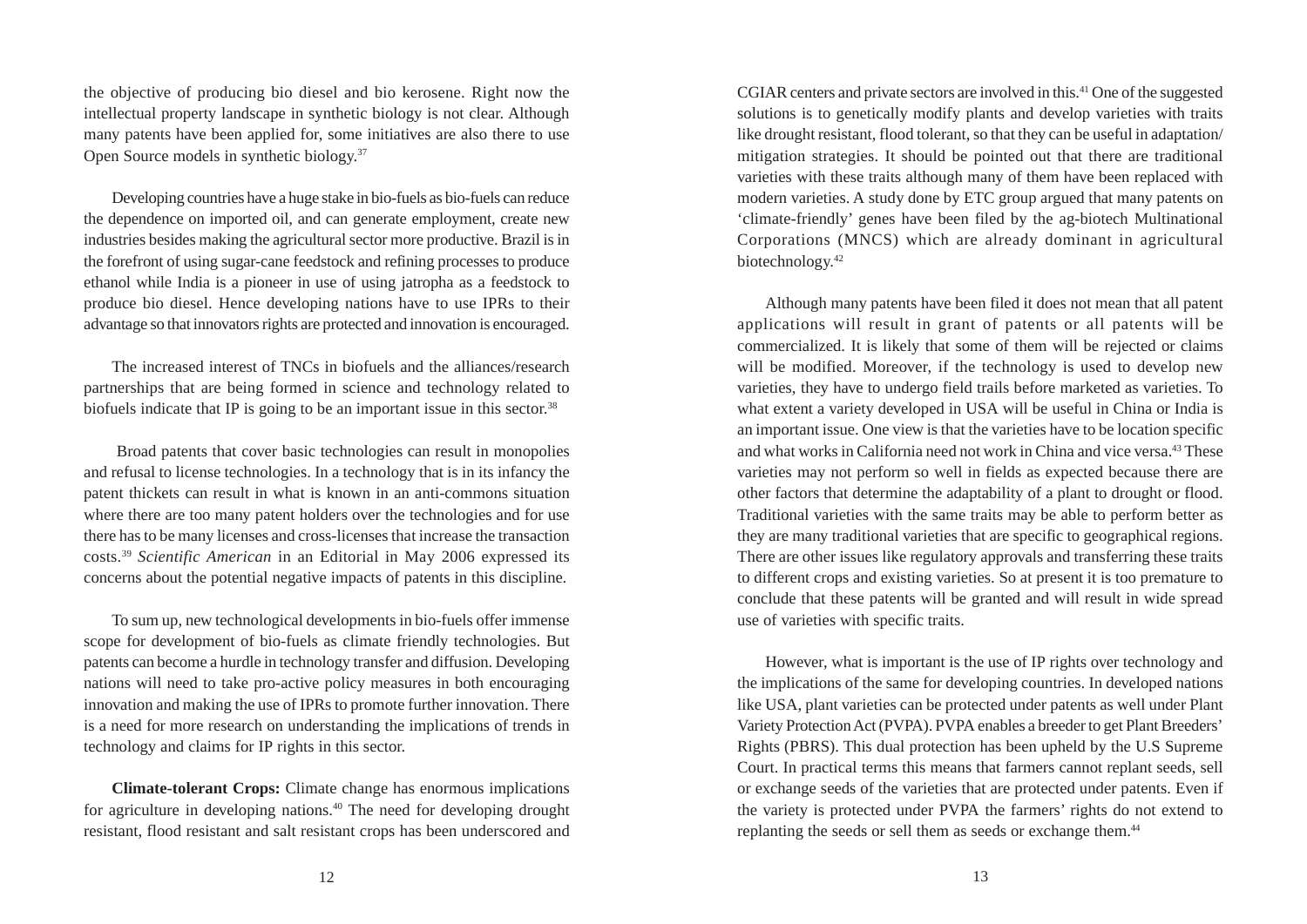Under TRIPS Article 27.3(b) it is not necessary that patents should be granted on plants and plant varieties. Countries can opt for a *sui generis* (i.e. one of its kind) system but have to extend IP protection to plant varieties. Similarly, countries need not follow the UPOV Convention of 1978 or 1991 while enacting or amending laws so that IP protection is extended to plant varieties. Although interpreting Article 27.3(b) has been controversial, many developing countries have opted for *sui generis* systems.

In developing nations, such dual protection need not be available. Many developing nations have enacted laws that provide for PBRS but have excluded plants and plant varieties from patentability (e.g. India).<sup>45</sup> Similarly,the recognition of PBRS has been balanced with recognition of farmers' rights (e.g. India).

It is estimated that agriculture in developing countries is likely to be adversely affected on account of climate change and this can result in reduction in food output. Although estimates vary from crop to crop and country to country, the need for varieties that can be used in adaptation and mitigation strategies is obvious.

To what extent the patents claimed by the ag-biotech MNCS will be useful in this is not clear. But the access to technology may be hampered by them if the patents with broad claims are granted and enforced. Another issue is that when basic technologies are patented, the freedom to operate may be problematic and in developing new varieties, public sector plant breeders may be hampered by lack of access to patented technology or may have to obtain licenses under restrictive conditions like reach-through claims and geographical restrictions in use of technology.

Thus while fears expressed in the report by ETC Group may be exaggerated, there are issues that need to be addressed. Although governments can use options like compulsory licensing to make these technologies available for use by public sector breeders' and others, in the absence of patents, the option of compulsory licensing does not arise. The MNCs may not file patents for such plant varieties in developing countries, nor may be interested in using PBRS as a mode of protection as from their perspective that is a 'weak' form of protection. So either the governments or private parties may have to enter into licensing agreements for transfer of technology or buy the patented technology for use. The other possibility is that the traits may be transferred to hybrid varieties and they may be sold. But as hybrids do not yield the same output in subsequent generations' farmers will have to buy seeds for each new crop. Here also concerns about use of technology to abuse monopoly position cannot be ignored.

The development of plant varieties using biotechnology for use as feed stock for bio-fuels is another issue that has implications for developing countries' access to climate friendly technology. Here too the issues discussed above are applicable. The combination of patents over enzymes, micro-organisms and plant varieties can result patent thickets and affect transfer of technology. The new varieties for use as feed stock for biofuels may or may not be environment friendly although they may be efficient for use as feed stock.

One possibility is to give more importance to public sector plant breeding so that 'climate-friendly' varieties are developed. Another option is to evaluate the traditional varieties that are known to be drought resistant/ flood tolerant and examine the possibility of using them widely. It is also possible to identify the relevant genes in traditional varieties and develop new, genetically modified varieties. Hence developing nations should do an assessment of these technologies and study the emerging patent landscape in these technologies.

Clean Coal Technology: In transfer of climate-friendly technology the experience in Asia shows that patent rights act as a barrier to transfer of technology and sellers of technologies impose conditions on use and transfer of technology.46 Liu and Vallentin have studied the transfer of clean coal technology to China and point out that fears about copying of technologies acts as a factor in reluctance to transfer of technologies. 47Another study on transfer of clean coal technology to China pointed out the complex nature of technology transfer and showed that weak protection for IPRs is an issue for domestic manufacturers as well  $48$ 

According to a recent report on development and deployment of clean coal technologies "While developing country involvement in Australian-,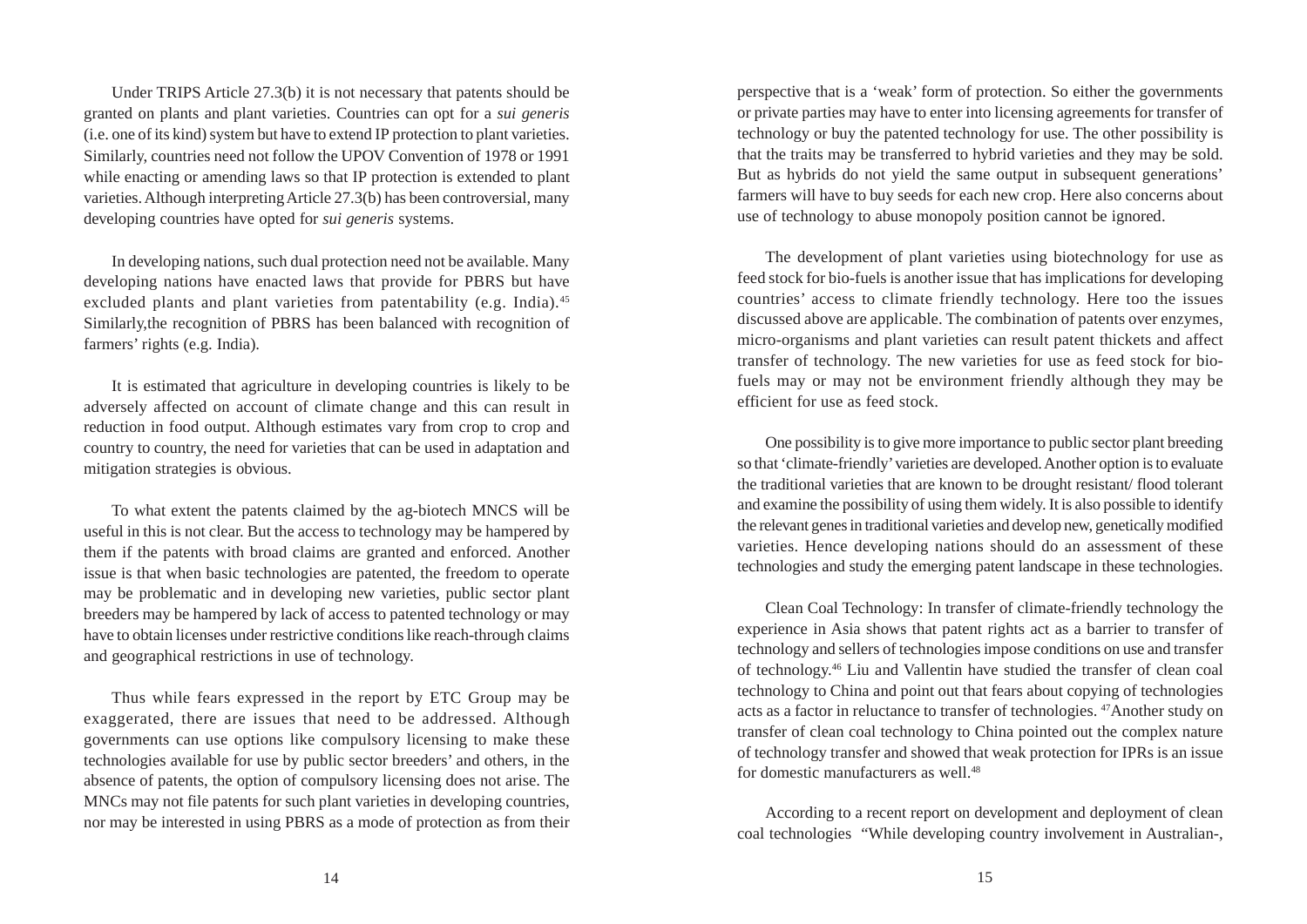US- and EU-supported CCS projects suggests that dissemination of knowledge on CCS technology is underway, the response of the IPPs mentioned above indicates that more knowledge transfer and perhaps onsite demonstration in developing countries may be necessary. Consideration should be given to making available low-cost IPRS to CCS technologies. A model for this transfer may be found in the pharmaceutical industry, which has developed methods, in co-operation with international agencies, for transferring drug patents at lower cost to developing countries."49

A preliminary survey of the literature in clean coal technologies and their transfer shows that often patents alone are not sufficient to commercialize the technology and when suppliers try to have a tight control over technology by restricting use of technology or its transfer, diffusion of technology is hampered. FDI combined with transfer of technology may be a preferred route for suppliers as that would enable them to restrict freeriding of the technology but from developing countries' perspective this may not be a viable solution. In case of countries like India and China the solution lies in more diffusion of clean coal technology to reduce emissions of greenhouse gases and reduce pollution. Another issue is that issue of non-codified knowledge or tacit knowledge that is important in optimum deployment of technology. According to a study done as a background paper for *Human Development Report 2007*

"Access to relevant IPRs by developing country firms may be a necessary condition for successful acquisition in some cases, but is unlikely to be sufficient. This is because much of the knowledge required to develop, produce and deploy cleaner coal technologies is tacit and is not codified in patents" (P 53)  $50$ .

A study by Sussex Energy Group and TERI suggests that access to IPRs has to be assessed on a case to case basis as sometime although IPRs may be available that alone would not result in commercialization as commercialization depends on other factors as well.<sup>51</sup>

Thus there is evidence to conclude that IPRs do constitute a barrier in technology transfer in climate-friendly technologies. The past experience with regard to transfer of technologies to protect the Ozone layer also shows that IPRs act as a barrier to transfer of technologies.<sup>52</sup>

 The technological dominance of the developed nations is a major factor that cannot be ignored. Another issue is the use of IPRs to restrict use and diffusion of technology. As discussed elsewhere in this paper the developing nations have been pointing out this issue for decades and in the case of global climate change they have come up with proposals to ensure that access to technology and technology transfer does not impede the measures that need to be taken to reduce the emission of greenhouse gases and reduce the negative impacts of global climate change. Some of the other suggestions have also taken into account the issue of IPRs and we discuss them elsewhere in this paper.

#### **Technology Gap, IPRs and Technology Transfer**

Technology transfer involves more than transfer of equipment and machinery and involves transfer of technology and machinery, transfer of knowledge and skills and development of capacity to use and adopt the technology. Whether stronger IP protections results in more transfer of technology is a controversial issue. A study by UNIDO after an extensive study of the literature on international technology transfer and IPR protection states, "The results are far from definitive as a consequence. But while it would be premature to make strong claims on the basis of the limited evidence to date, the overall pattern of results justifies certain inferences".  $(P 45)$ .<sup>53</sup>

The empirical evidence from transfer of technology, technological development and IP protection in developing nations indicates that there is no positive correlation among the three. For example, it has been pointed out by Kim that in the initial stages Korea acquired and assimilated mature technologies and undertook duplicative imitation. He pointed out that at the initial stages learning took place through reverse engineering and duplicative imitation. At those stages strong IP protection would hinder rather than enable technology transfer or development of indigenous capacity to learn by doing.54 Kumar argues that the experience of developing countries in Asia and Japan shows weak IP protection helped in building up local capacities even if the countries were at low levels of development and stronger IPRs will only benefit the technologically dominant countries.<sup>55</sup>

The technological dominance is reflected in patents and income from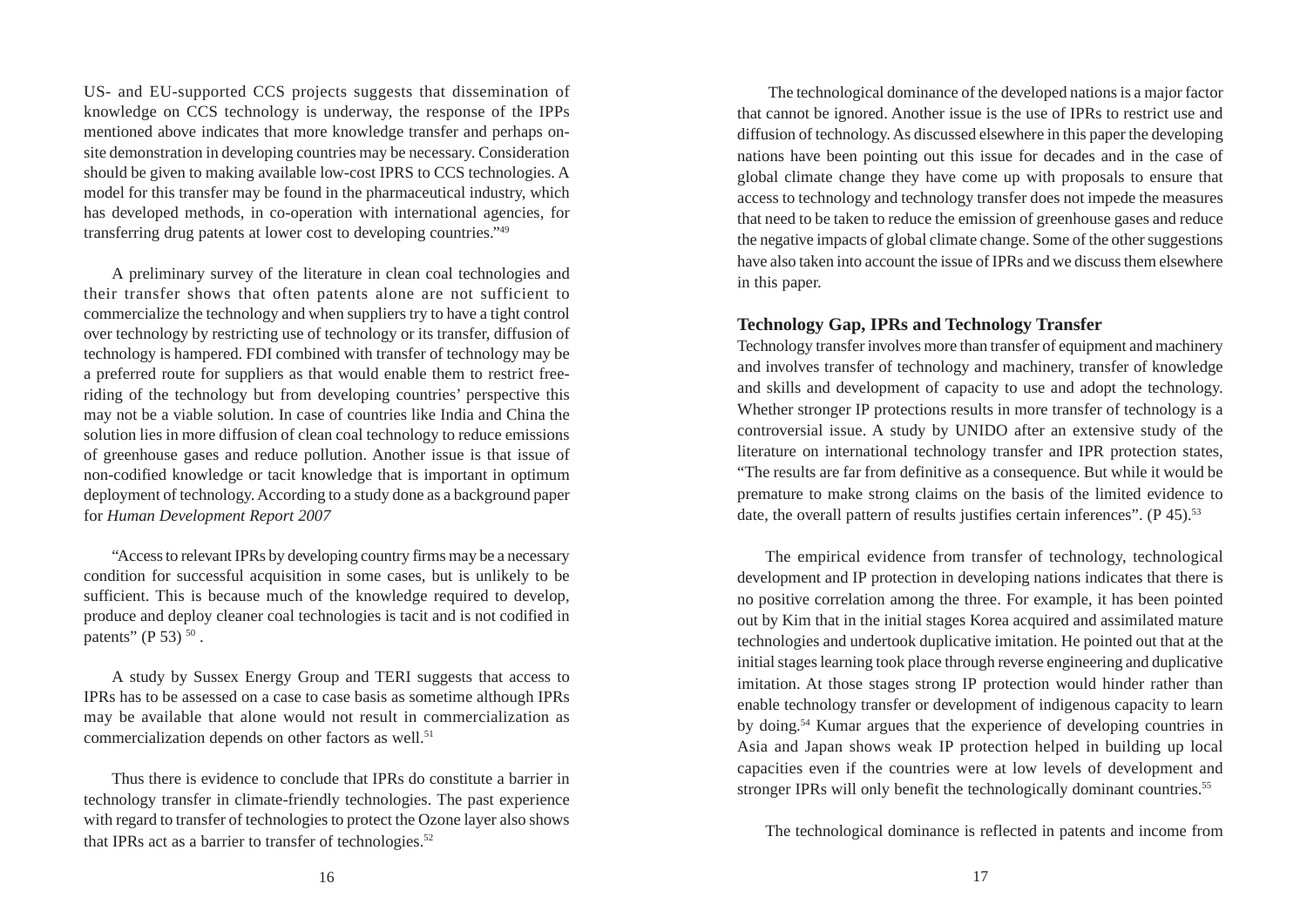royalties. As we have seen elsewhere in this paper, the developed countries are ahead in renewable technologies in terms of patents and in some technologies, their dominance is very significant. According to Kumar, "This extreme concentration of the technology generation activity with 94 per cent of patents and 91 per cent of technology fees receipts accounted for by just 10 developed countries has implications for the strengthening of IPR regime[s]. It is quite clear that a trend of strengthening of the IPR regime will benefit these countries and will further perpetuate their technological domination over the rest of the world."<sup>56</sup>

(Table 1 from Globalization, FDI& Technology Transfers) at P 14

**Table 2.1 Major source countries of technologies, mid 1990s**

| Country     | R&D<br>expenditure<br>19931 |                 | <b>US</b> patens<br>taken,<br>1977-96 <sup>2</sup> |                 | <b>Technology fees</b><br>received, 1993 <sup>3</sup> |                    | <b>FDI</b> outflows<br>1995 <sup>4</sup> |                 |
|-------------|-----------------------------|-----------------|----------------------------------------------------|-----------------|-------------------------------------------------------|--------------------|------------------------------------------|-----------------|
|             | (billion<br>ppp \$)         | $%$ of<br>total | $000*$                                             | $%$ of<br>total | billion\$                                             | $%$ of<br>total    | billion \$                               | $%$ of<br>total |
| <b>USA</b>  | 166.3                       | 39              | 985.3                                              | 57              | 20.4                                                  | 40                 | 95.5                                     | 30              |
| Japan       | 74.4                        | 17              | 307.6                                              | 18              | 3.6                                                   | 7                  | 21.3                                     | 7               |
| Germany     | 37.1                        | 9               | 136.2                                              | 8               | 7.3                                                   | 14                 | 35.3                                     | 11              |
| France      | 26.4                        | 6               | 52.7                                               | 3               | $\overline{2}$                                        | $\overline{4}$     | 17.5                                     | 6               |
| UK          | 21.6                        | 5               | 52.8                                               | 3               | 2.9                                                   | 6                  | 37.8                                     | 12              |
| Italy       | 13.2                        | 3               | 22.1                                               | 1               | 0.9                                                   | 2                  | 5.1                                      | $\overline{2}$  |
| Canada      | 8.4                         | $\overline{2}$  | 34.4                                               | $\mathfrak{D}$  | 0.9                                                   | $\mathfrak{D}_{1}$ | 4.8                                      | 2               |
| Netherlands | 5.1                         | 1               | 16.9                                               | 1               | 6.2                                                   | 12                 | 12.4                                     | $\overline{4}$  |
| Sweden      | 4.8                         | 1               | 17.3                                               | 1               | 0.4                                                   | 1                  | 10.4                                     | 3               |
| Switzerland | 4.2                         | 1               | 25.5                                               | 1               | 2 <sup>6</sup>                                        | $\overline{4}$     | 8.6                                      | 3               |
| Subtotal 10 | 361.5                       | 84              | 1,650.8                                            | 95              | 46.6                                                  | 91                 | 248.7                                    | 79              |
| World       | 428.585                     | 100             | 1.732                                              | 100             | 51 <sup>7</sup>                                       | 100                | 315                                      | 100             |

*Source:* Kumar, based on

- 1. OECD (1996) *OECD in Figures Statistics on the Member Countries: 1996 Edition,* Paris: OECD, pp. 56-7;
- 2. US Patterns and Trademarks Office (1997) *TAF Special Report: All Patens, All Types – January 1977-December 1996,* Washington, DC;
- 3. OECD (1996), pp 60-1;
- 4. UNCTAD (1996) *World Investment Report 1996*, Geneva: United Nations;
- 5. UNESCO (1996) *World Science Report 1996*, Paris: UNESCO. This figure relates to 1992;
- 6. own estimates based on mirroring of payments by major OECD countries; and
- 7. own estimate providing for non-reporting countries.

| ×<br>٠<br>٧<br>۰. |
|-------------------|
|-------------------|

| <b>COUNTRY</b> | <b>GDER</b><br>billion\$<br>per cent<br>$(1)$ in 2007# |                | U.S<br>Patents<br>in'000s<br>$97-07(2)$ |                | per cent<br>R&L<br>Fees<br>(3) | per<br>cent    | <b>FDI</b><br>Outflow<br>per cnet<br>$(4)$ in $\delta$ billion |                |
|----------------|--------------------------------------------------------|----------------|-----------------------------------------|----------------|--------------------------------|----------------|----------------------------------------------------------------|----------------|
| USA            | 343.75                                                 | 41.00          | 1019                                    | 53             | 62378                          | 46             | 333.3                                                          | 17             |
| JAPAN          | 138.78                                                 | 17             | 374                                     | 20             | 20096                          | 15             | 73.5                                                           | 4              |
| <b>GERMANY</b> | 66.68                                                  | 8              | 115                                     | 6              | 5888                           | $\overline{4}$ | 167.5                                                          | 8              |
| <b>FRANCE</b>  | 41.43                                                  | 5              | 42                                      | 2              | 6230                           | 4              | 224.6                                                          | 11             |
| UK             | 35.59                                                  | 4              | 43                                      | 2              | 13558                          | 10             | 229.9                                                          | 11             |
| <b>ITALY</b>   | 17.82                                                  | $\mathfrak{2}$ | 20                                      | 1              | 1116                           | 0.8            | 90.8                                                           | 5              |
| <b>CANADA</b>  | 23.83                                                  | $\overline{2}$ | 43                                      | $\overline{2}$ | 3245                           | $\overline{2}$ | 49.5                                                           | $\overline{2}$ |
| <b>NETHER</b>  | 9.95                                                   | 1              | 15                                      | 0.7            | 4126                           | 3              | 31.2                                                           | 1.5            |
| <b>SWEDEN</b>  | 11.81                                                  | 1              | 16                                      | 0.7            | 3964                           | 3              | 36.7                                                           | 1.8            |
| <b>SWITZER</b> | 7.47                                                   | 0.9            | 15                                      | 0.7            | $7681$ (**)                    | 6              | 51                                                             | 2.5            |
| <b>SUB-TOT</b> | 697.11                                                 | 81.9           | 1702                                    | 89             | 128282                         | 93.8           | 1288                                                           | 63.8           |
| WORLD          | $830(*)$                                               | 100            | 1906                                    |                | 135278                         | 100            | 1997                                                           | $1997$ (***)   |

(1) OECD Main S&T Indicators 2008 Vol. 1 – GDER(Gross Domestic Expenditure in R&D) From List of Indicators- Table 1- #Figures Relate to 2007 or latest year

- \* World Science Report 2005, UNESCO at P 3
- (2) U.S. Patent Office Data All classes of Patents-PTMT SPECIAL REPORT ALL PATENTS, ALL TYPES -JANUARY 1977 — DECEMBER 2007 http://www.uspto.gov/go/taf/apat.pdf (last visited 10th Dec 2008)
- (3) Royalty & License Fees 2006 in \$millions World Development Indicators 2008, World Bank, Table 5.12 last visited 11<sup>th</sup> Dec 2008
- \*\* For Switzerland Data taken from OECD Statistics on International Trade and Services Vol. 1, 2008, Page 334, Item No. 266
- (4) OECD Investment News June 2008

\*\*\*From World Investment Report 2008, UNCTAD

[Data on Royalty and License Fees is from World Development Indicators and OECD Statistics on International Trade and Services Vol. 1, 2008. The difference in figures from World Development Indicators and OECD Statistics on International Trade and Services Vol. 1, 2008 is not significant]

 According to Table 2 even after a decade the developed nations still account for 93.8 per cent of royalties and license fees received, and 89 per cent of U.S patents. In terms of global R&D expenditure also the developed nations are in a dominant position. Although developing countries have advanced technologically the North-South gap still persists. This is evident from the graph below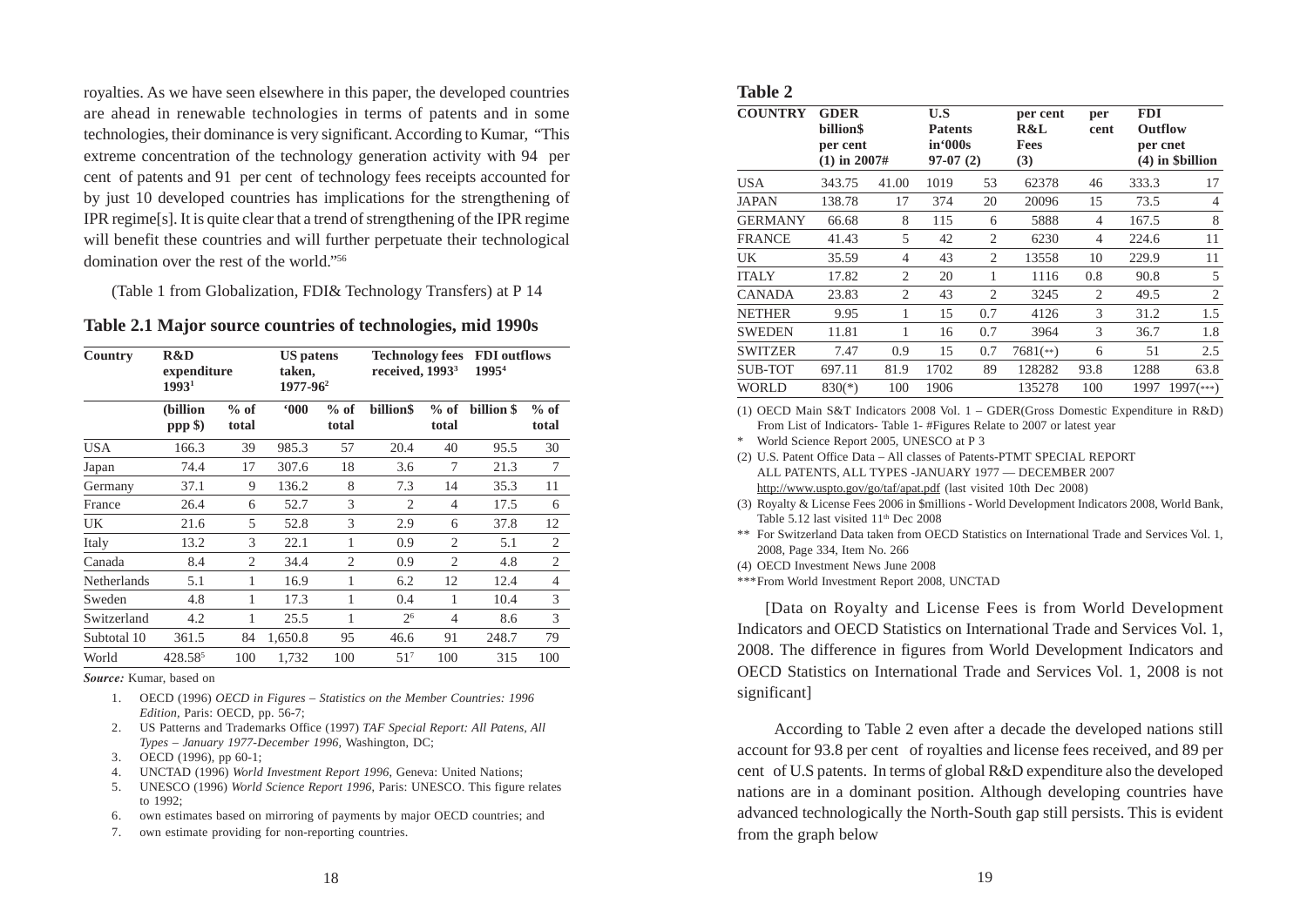

#### *Source:* World Bank (2008).

The World Bank study also points out that developing nations import more capital and intermediate goods than before. The ratio of hightechnology imports to GDP has doubled during 1992-94 to 202-2004. Although many developing nations have eased norms for FDI and technology transfer, the increase in high-technology imports indicates that their dependence of technology from foreign sources is still high and perhaps has increased. In terms of technological advancement the gap between developed and developing, and, Least Developing countries (LDCs) still remains large.

As indicated elsewhere the North-South divide on technology transfer in WTO has resulted in stalemate on using TRIPS as a source for technology transfer. The existence of weak IPRs in major developing countries has been identified as a barrier by the Office of U.S. Trade Representative, in export of 'Greenhouse Gas Intensity Reducing Technologies'. 57 The North-South divide was reflected in the recent Beijing Conference also.<sup>58</sup>



*Source:* Global Economic Prospects 2008, P 21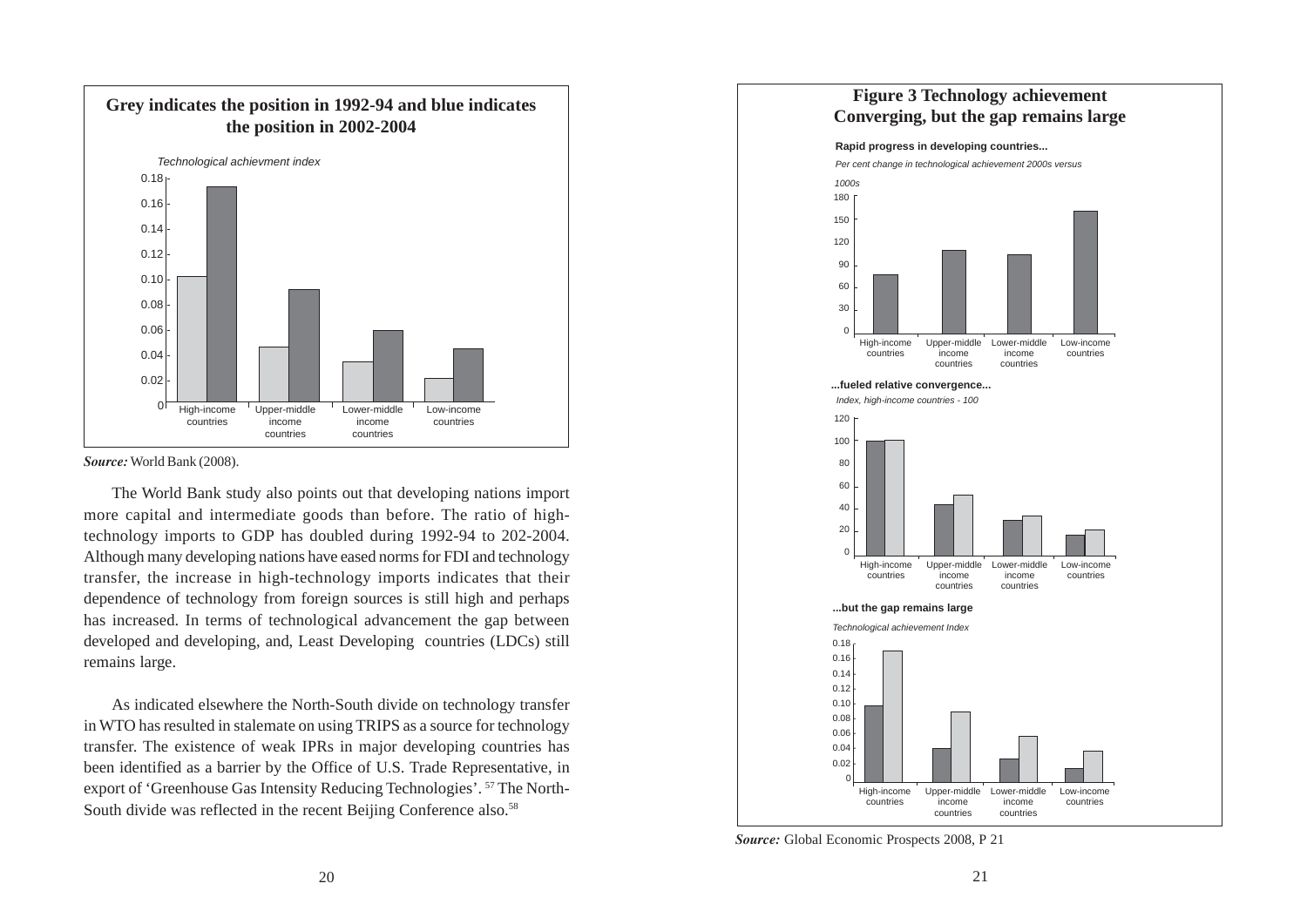Developing countries, particularly the G77, have stressed the need for access to technology and also put forth comprehensive proposals for technology transfer besides pointing out the need to urgent solutions in the wake of the potential threat of negative impacts of the global climate change. The North-South divide on IP issues is very much evident. In case of IP the private sector dominates and the global harmonization of IPRs under TRIPS has only strengthened the hands of private sector and limited options available for governments.

Thus the use of IPRs to control rather than to promote transfer and diffusion of technology in the context of climate change can result in less than optimum technological solutions to the problems of global climate change.

#### **TRIPS, Technology Transfer and Options under TRIPS**

TRIPs (Trade Related Intellectual Property Rights) Agreement is one of the agreements of WTO. It seeks to establish a minimum level of IP protection in member states and establishes norms for IP protection. The TRIPS Agreement was a compromise between North and South. Enforcement of TRIPS Agreement is regulated by WTO. Under the WTO's Dispute Settlement Mechanism (DSM) IP laws and related policies of countries that do not adhere to TRIPS can be challenged by other member countries. This linking of TRIPS with DSM and the provision for cross-retaliation under Dispute Settlement makes TRIPS a strong agreement. The objectives of TRIPS go beyond IP protection and include facilitation of technology transfer to developing nations and LDCs and use of IPR and technology for development of member states.

The key features of TRIPS are as below:

- 1. Grant of patents in all fields of technology, without discrimination with reference to place of invention, imported or locally produced subject to exemptions under TRIPS (Article 27)
- 2. Twenty year term of patent protection from filing date (Article 33)
- 3. Non-discrimination between nationals and non-nationals in IP protection
- 4. Grant of exclusive rights to make, sell, importing of technology and products
- 5. Compulsory licensing subject to provisions of TRIPS

#### **Patents and TRIPS: An overview**

Regarding patents TRIPS stipulates that patent protection should be available for inventions in any technology and to be eligible for patent protection an invention should be 'new', 'involve an inventive step' and ' capable of industrial application'. These three criteria are known as novelty, nonobvious, and utility/industrial applicability. TRIPS provides some exemptions from patentability under the grounds of protectin*g ordre public* or morality, to protect human, animal or plant life, or health or to avoid serious prejudice to environment. However, mere prohibition of exploitation of invention, by law cannot be a valid ground for exclusion from patentability. TRIPS does not define the key terms including 'invention', nor lays down specific norms to assess the three criteria of patentability. Members may exclude diagnostic, therapeutic and surgical methods for treatment of humans or animals. Regarding IP protection for plant varieties, Article 27.3(b) mandates that protection of plant varieties either by patents or by an effective *sui generis* system or by any combination thereof. Here too it does not define what are the components of *sui generis* system nor indicates any specific standard.

Although Paris Convention had many similar provisions, countries were enacting laws that did not adhere to Paris Convention in full. For example countries adopted different norms and standards in grant and enforcement of patents, including the provision for compulsory licensing. But with the advent of TRIPS the scope for nations to interpret TRIPS in any manner and implement TRIPS in any way they want has been reduced. Although still TRIPS leaves it to the countries to choose the mode of implementation, it does mandate that all countries excluding, LDCS will provide patent protection for pharmaceutical products by  $1<sup>st</sup>$  January 2005. LDCS have been exempted till 1<sup>st</sup> January 2016 from this.

Although it provides some flexibility in defining inventions, exception to patent rights and in implementing TRIPS, the overall framework is in favor of the rights of the IP holders. Thus it limits the policy space available to countries to use TRIPS for furthering development objectives and for fostering competition and restricting the abuse of patent rights.59 Developing nations should, therefore, explore options like using competition policy to ensure that patent holders do not abuse their monopoly rights. $60$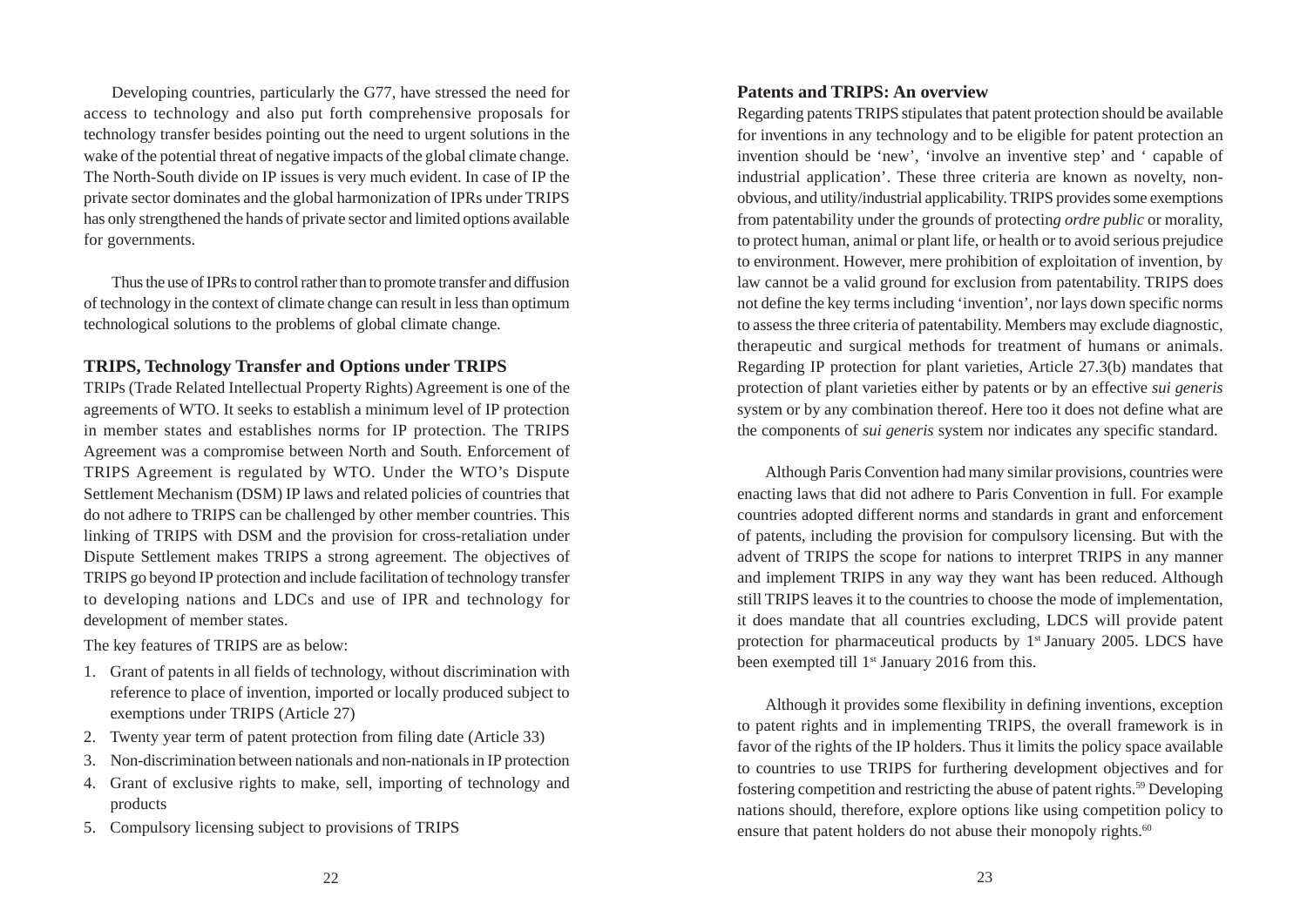#### **TRIPS and Transfer of Technology**

In the context of climate change, the key issues are whether TRIPS facilitates or acts as a barrier to transfer of climate-friendly technologies to developing nations and LDCs and whether the provisions of TRIPS empower governments to use compulsory licensing for transfer of technology. Patent holders can abuse their rights by refusing to license, restrictive licensing, by imposing conditions on sharing and transfer of technology, seeking exorbitant licensing or royalty fee.<sup>61</sup> TRIPS can be read as an Agreement that contains rights and obligations, providing some space for countries to balance the competing demands and to circumscribe IP rights.<sup>62</sup>

 However in interpreting the provisions of TRIPS the decisions of the Panel of the DSM are final until they are overturned by the Appellate Body. In Canada—Patent Protection of Pharmaceutical Products Report of the Panel (17 March 2000), WT/DS114/R, the Panel interpreted Article 30 and linked it with Article 27.1. This narrow interpretation was in favor of holders of IP rights and restricted the powers of the countries to use Article 30 for meeting public health needs. There is a conflict between IP protection and access and in case of public health needs countries need power and authority to give importance to access over IP protection. The Articles 7 and 8 of TRIPS indicate the objectives and principles of TRIPS. Article 7 in fact mentions about 'balance of rights and obligations'. In interpreting TRIPS the Panel took a narrow approach and a legalistic interpretation of TRIPS provisions ignoring the need to strike a balance between rights and obligations. According to Arup, "But, in the Canada-Patent Protection for Pharmaceutical Products case, the panel stressed that the words of article 30 represented the political compromise between protection and access; the earlier Articles 7 and 8 could not be enlisted to expand the scope of exceptions".<sup>63</sup>

Thus the flexibility in TRIPS and the powers of the governments are limited and subject to the interpretations given by Panels/ Appellate Boards.

The patentee gets exclusive rights (e.g. rights to use, manufacture, sale) and right to prevent infringement (e.g. unauthorized use, manufacture and sale). In return for the monopoly for a limited period (s)he is encouraged to disclose the invention. While the patentee can prevent free riding by imitators, there is no obligation that the patentee should put the invention to use voluntarily but governments can make non-voluntary use of technologies.64. Thus in case of public need, the government can ensure that the exclusive right does not prevent access to medicines and technologies needed for public health by issue of compulsory licenses.

In the context of technology transfer Article 8.2 is important as it acknowledges the necessity to prevent the resort to practices that adversely affect the international transfer of technology and at the same time has a rider, that the measures should be consistent with the provisions of TRIPS. 65 But Article 40 stipulates that 'rule of reason' approach should be used to assess the anti-competitive measures. Correa points out that the powers available under TRIPS Article 40 are short of what the proposed Code on Technology Transfer provided. According to Correa "Instead, while expressly allowing Members to adopt measures to control or prevent such practices, it takes pains to establish limits to national action in this field".66

Article 40.2 gives examples that may be deemed to be restrictive (e.g. exclusive grant back provisions, i.e. those that oblige the license to transfer the improvements made on the licensed technology exclusively to the licensee, obligations imposed on the licensee not to challenge the validity of licensed rights, and coercive package licensing, i.e. the obligation for the licensee to acquire from the licensor other technologies or inputs he does not need or desire. The assessment of restrictive practices cannot be generalized but only on a case by case basis. Article 40.2 states that only if such practices, constitute an "abuse" of intellectual property rights and have an 'adverse effect on competition in the relevant market'.

Thus, what actions are possible under Article 8.2 is circumscribed by Article 40. It severely limits the governments capacity to take steps that prohibit anti-competitive practices in technology transfer. This raises questions about the scope of competition policy in fostering technology transfer and in prohibiting anti-competitive practices.

Thus TRIPS severely restricts the potential for invoking competition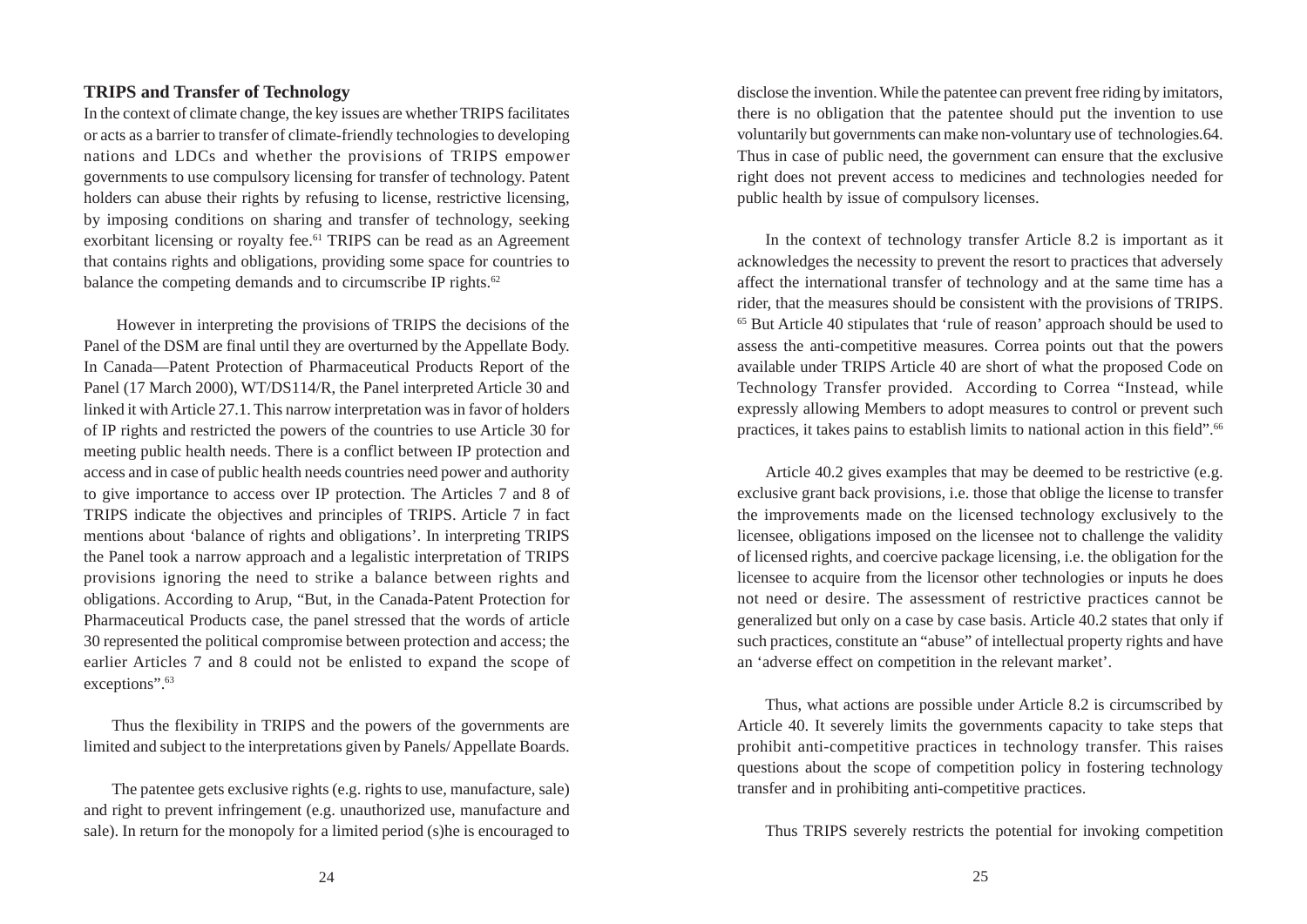policy to negate the abuse of rights of IP holders. So using competition policy to ensure that technology transfer agreements do not impose conditions that adversely affect the competition or restrict the rights of licensee is difficult, if not impossible.

#### **Refusal to Deal and TRIPS**

Compulsory licensing is one option available to developing countries when a patent is filed in the country but the patent holder refuses to license that technology. But the compulsory licensing option has many limitations. First of all the firms may not be able to use the technology as the information in the patents may not be sufficient enough to use the technology. In any case technology that is tacit cannot be learnt from patents. The patent holder is under no obligation to transfer the technology. Is it then possible to obtain compulsory license for supplying or exporting to a market in developing country. ?

According to one commentator the patent owner has absolute right not to sell or license the patent and this practice is not anti-competitive or abuse of his rights. When a firm refuses to deal under TRIPS, grant of compulsory license is not possible, as 'there is no sounder business practice than refusing to engage in commercial deals with competitors'.67 However the refusal to deal with a competitor on commercial terms adversely affects the transfer of technology and can be an abuse under Article 8.2 as this can 'unreasonably restrain trade or adversely affect the international transfer of technology'. Some abusive practices need not necessarily be anti-competitive but an abuse of patent may include refusal to work or license a patent.

So although refusal to deal is recognized as an abuse of patent in some countries, refusal to license in a WTO country export market cannot be a valid ground for compulsory licensing. Thus the only avenue for compulsory licensing seems to be Article 31. While it is true that these requirements provide flexibility to developing nations in framing laws on compulsory licenses, they restrict its use for exporting technologies. The main purpose of compulsory licensing is to primarily serve the domestic market and export can be only an incidental use. Article 30 may not be of much use here as its language is more limiting than that of Article 31. According to Reichman and Hasenzhal the possibilities for imposing non-voluntary licenses are broad under Article 31 as the Article 30 has narrow limitations.<sup>68</sup> Thus states cannot grant compulsory licenses for exporting technologies, except under the WTO decision on Public Health, which provides for some exceptions. However, this exception is limited to public health reasons only and even there the coverage is limited. A major shortcoming even then is the limited duration of the compulsory licensing, and this acts as a disincentive. The patent holder is free to compete in the same export market and does not suffer from this disadvantage. For reasons of scale, the licensee should be able to serve more than one market and take advantage of the license as well as the investments made. But the WTO Decision is applicable for single member country export.

The WTO Decision thus limits the scope of the use of compulsory licenses and the Decision puts in place some rules that are cumbersome to follow. The decision thus has not expanded the options available under compulsory licensing.

Thus, according to Correa, "The room available within the TRIPS Agreement to foster technology transfer to developing nations is quite small. The problems of access to technology seem today more fundamental than those relating to the conditions under which the actual transfer may take  $place^{69"}.$ 

Regardless of TRIPS one solution that can be used is to introduce a provision similar to one found in U.S. Clean Air Act on use of compulsory licensing to meet agreed standards. The Clean Air Act mandates the compulsory licensing of patented technologies when they are needed to meet agreed standards. In other words, no company can refuse to share a patented technology that is needed to meet standards. If the company refuses compulsory licensing can be used. In 2006 a court in USA granted compulsory licensing of three patents on hybrid transmissions to Toyota and royalty was fixed at \$25 per automobile. (Paice LLC v. Toyota Motor Corporation 2006 WL. 2385139). 70

Developing nations can examine the possibility of inserting similar rules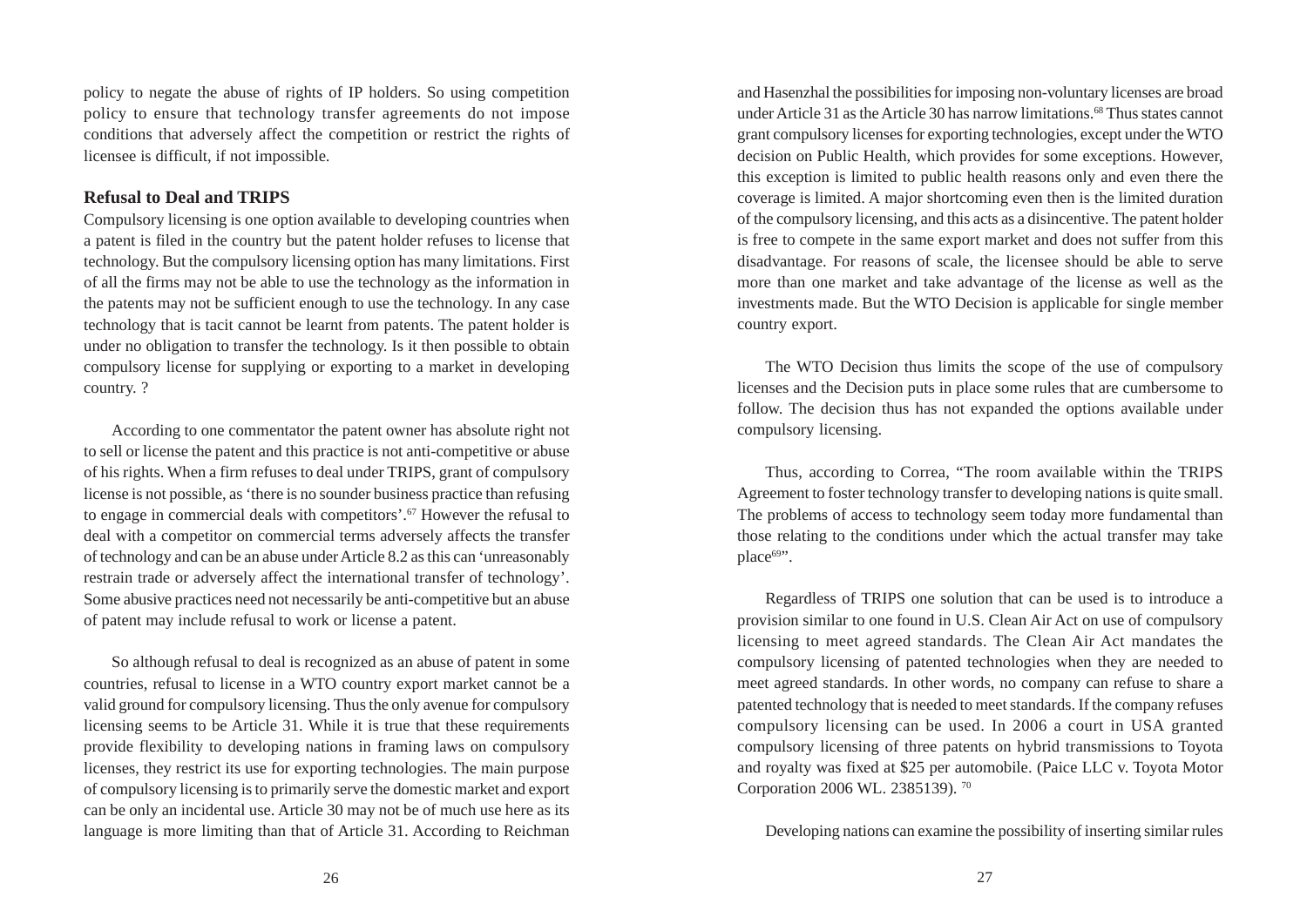in their national laws so that IPRs do not become a barrier. Since the Clean Air Act has not been challenged in WTO so far it can be presumed that it is WTO consistent. It has been pointed out the idea of 'public interest' compulsory license used in EU may be relevant in case of climate-friendly technologies and government use license may also be relevant in this.<sup>71</sup>

Although Article 66.2 of TRIPS deals with transfer of technology, not much progress has been achieved under this. While developing nations have been stressing the importance of viewing technology transfer as a part of the larger developmental project developed nations are not keen to facilitate technology transfer as demanded by developing countries.72 According to a recent study on Article 66.2 and technology transfer to LDCS, the progress so far is minimal and many developed nations are not inclined to even submit a report to TRIPS Council on using Article 66.2 for technology transfer.73

To sum up, TRIPS is not conducive to transfer of climate-friendly technologies and hence there is a need to expand the scope of the Doha Declaration or provide for a waiver similar to public health issues, for transfer of climate-friendly technologies, for mitigation and adaptation to climate change.

#### **Standards, Patents and Technology Transfer**

Setting standards is essential to facilitate interoperability and to ensure that uniform standards are met by all manufacturers to achieve some objective (e.g. energy efficiency). Standard setting organizations specify the standards. It is possible that a patent holder may hide the fact that the patent holder has applied for or obtained patents that are pertinent to the standards. Later once the standards are set, the patent holder may sue the others who develop/ use processes to achieve the standard for infringing his patents. Although such issues are well known in Information and Communication Technologies where interoperability is crucial, the relevance of using patents to 'capture' standards need to be analyzed in case of climate-friendly technologies also. A well known example is that of the infringement case brought by Unocal against other refineries, regarding composition of low-emission gasoline. Although the patent was overturned for anti-trust reasons, the case highlights the issue of using patents as holdups in implementing standards.<sup>74</sup>

## **Common But Differentiated Responsibility, Technology, Technology and IPRs**

Common But Differentiated Responsibility (CBDR) is a well known and accepted principle in international environmental law.75 This principle is enshrined in many international environmental agreements including the UNFCCC and Kyoto Protocol. Under this principle, though both developing and developed nations are responsible for taking steps to protect the environment and promote sustainable development, their responsibilities are different. But the scope of their responsibility varies according to their levels of socio-economic development. The Rio Declaration states: "States shall cooperate in a spirit of global partnership to conserve, protect and restore the health and integrity of the Earth's ecosystem. In view of the different contributions to global environmental degradation, States have common but differentiated responsibilities. The developed countries acknowledge the responsibility that they bear in the international pursuit of sustainable development in view of the pressures their societies place on the global environment and of the technologies and financial resources they command."

Similarly, in the Framework Convention on Climate Change; it is stated that, parties should act to protect the climate system "on the basis of equality and in accordance with their common but differentiated responsibilities and respective capabilities."

The implications of this principle are two fold. One developing nations acknowledge that environmental issues are of concern to all countries. Two, in differentiated responsibility instead of formal equality importance is given to substantive equality taking into account the needs, capabilities of the countries. Under this developing nations agree to be a party to international treaties and fulfill their obligations to treaties and the obligations are not shared equally. The developed nations are expected to help the developing nations through technology transfer, financial assistance and other means, for fulfilling the common objective. Thus, developing and developing nations are responsible and are expected to co-operate and work together in meeting the goals of the treaties. This principle has been a major factor in the success of Montreal Protocol. In Montreal Protocol, developing nations are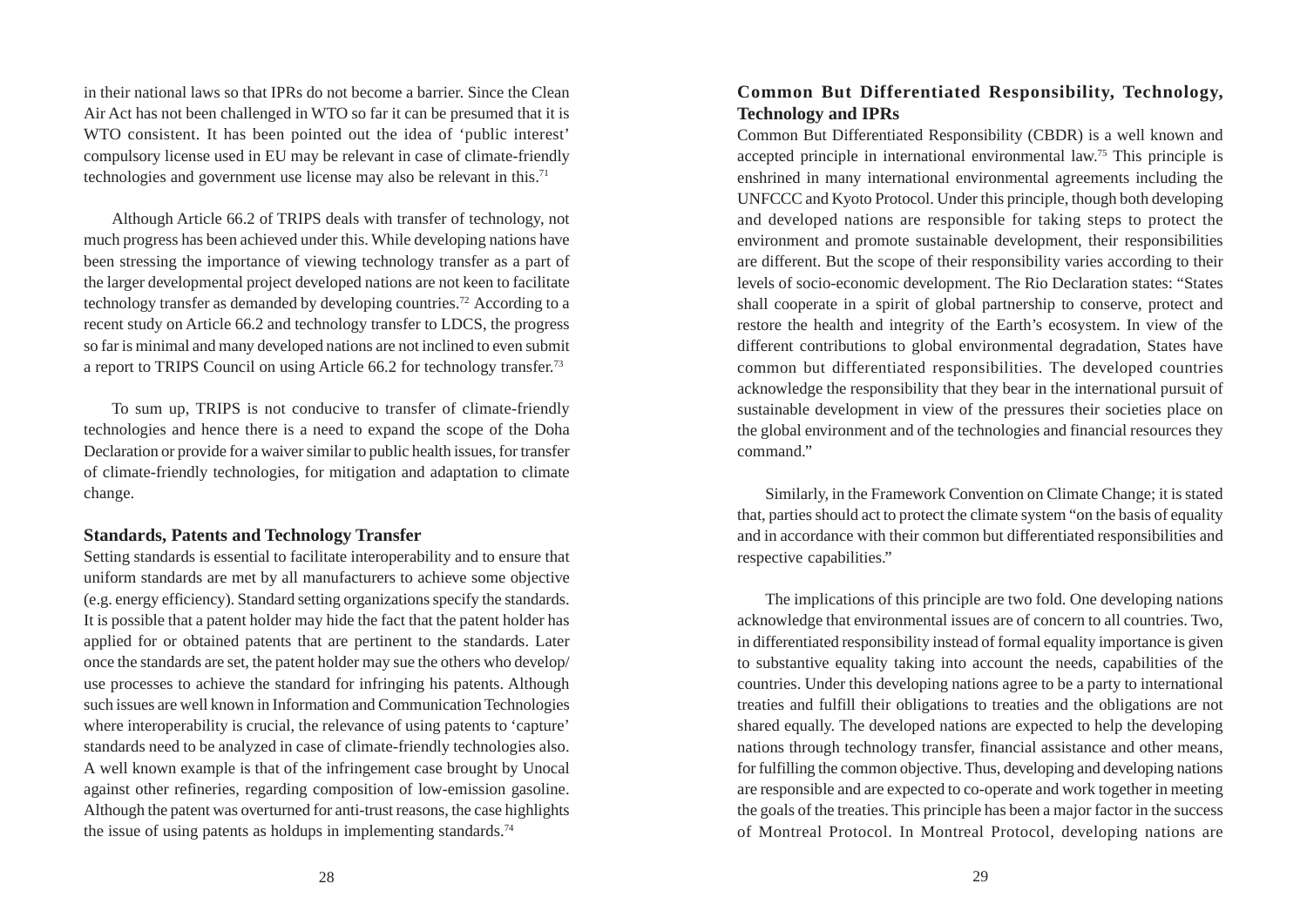committed to phase out Ozone Destroying Substances in return for financial and technical assistance for the same. Developed nations and developing nations established a mechanism for furthering this.

In climate change, this principle is very relevant. The developed nations are the major emitters of GHGS and historically they have been the cause of the problem. Developing nations have also contributed to the global climate change and their share of emissions is increasing. Still in terms of per capita emissions in the present and emissions over the times, the developed nations have contributed more. Hence they have more responsibilities than the developing nations. Under CBDR some countries have more responsibilities than others. As developing nations need development and economic growth and cannot sacrifice both in the name of sustainable development, the UNFCCC states that developed countries should take "lead in modifying longer-term trends in anthropogenic emissions [of greenhouse gases] consistent with the objective of the Convention". Thus developing nations are not expected to reduce their emissions but are expected to take steps commensurate with their capabilities and capacities and needs for meeting the objectives of the Convention. In the Singapore Declaration on Climate Change, Energy and Environment CBDR is invoked and is reaffirmed by, "Stress that all countries should play a role in addressing the common challenge of climate change, based on the principles of common but differentiated responsibilities and respective capabilities; and that developed countries should continue to play a leading role in this regard". (http://www.aseansec.org/21116.htm) Although Kyoto Protocol which is based on CBDR has not succeeded in reducing the emissions to the desired level, the failure lies not with CBDR principle but on other factors. In fact China has been highlighting the importance of CBDR in finding solutions to climate change. Although technology transfer under UNFCCC/Kyoto Protocol has not been a great success, this principle is still relevant for future negotiations and initiatives.

When applied to technology development and transfer it means that while developing nations have the responsibility to develop and apply climate friendly technologies, developed nations are expected to take the lead and play a major role in development and transfer so that the common objectives can be met. Since climate change is a problem of global atmospheric commons, developed nations, having been the major cause of the problem, should play a major role in finding technological solutions. This can be achieved only if developed nations accept their responsibility. Since the private sector and bilateral initiatives on technology development and transfer form a significant part of the efforts to use technology as a solution, it will be fair to demand that these also incorporate this principle in development and transfer of technology.

#### **Innovative approaches and ideas**

Many ideas and solutions have been suggested for enabling transfer of climate-friendly technologies to developing nations taking into account the potential of IPRs to act as a barrier or an incentive for transfer. The European Parliament has passed a resolution stating that IPRs should not be a barrier in development and transfer of technologies. Nicholas Stern has suggested that the relevant technologies should be made available without patents. Since climate change is a long term problem, it is essential that a long term perspective on technology issues is advocated.

Some of the innovative approaches are discussed below.

1. Under Montreal Protocol a Fund was set up for transfer of technology and for capacity building in developing nations so that Ozone Destroying Substances (ODS) can be phased out and the alternatives can be put to use to meet the dead lines under the Protocol. This is a good idea but there are some limitations. In terms of technology in terms of both diversity and nature climate-friendly technologies differ from alternative technologies, processes and products under the Montreal Protocol. Still the Fund mechanism is an idea worth trying. The Fund under the Montreal Protocol facilitated access to technologies and ensured that patents were not a barrier. It offered technology to developing nations at reasonable licensing terms. When compared to substitutes for ODS, the range of climate-friendly technologies is vast and their applications span many industries and services.

The number of firms supplying the substitutes to ODS was limited and the technology was also easy to transfer as it needed substitution of one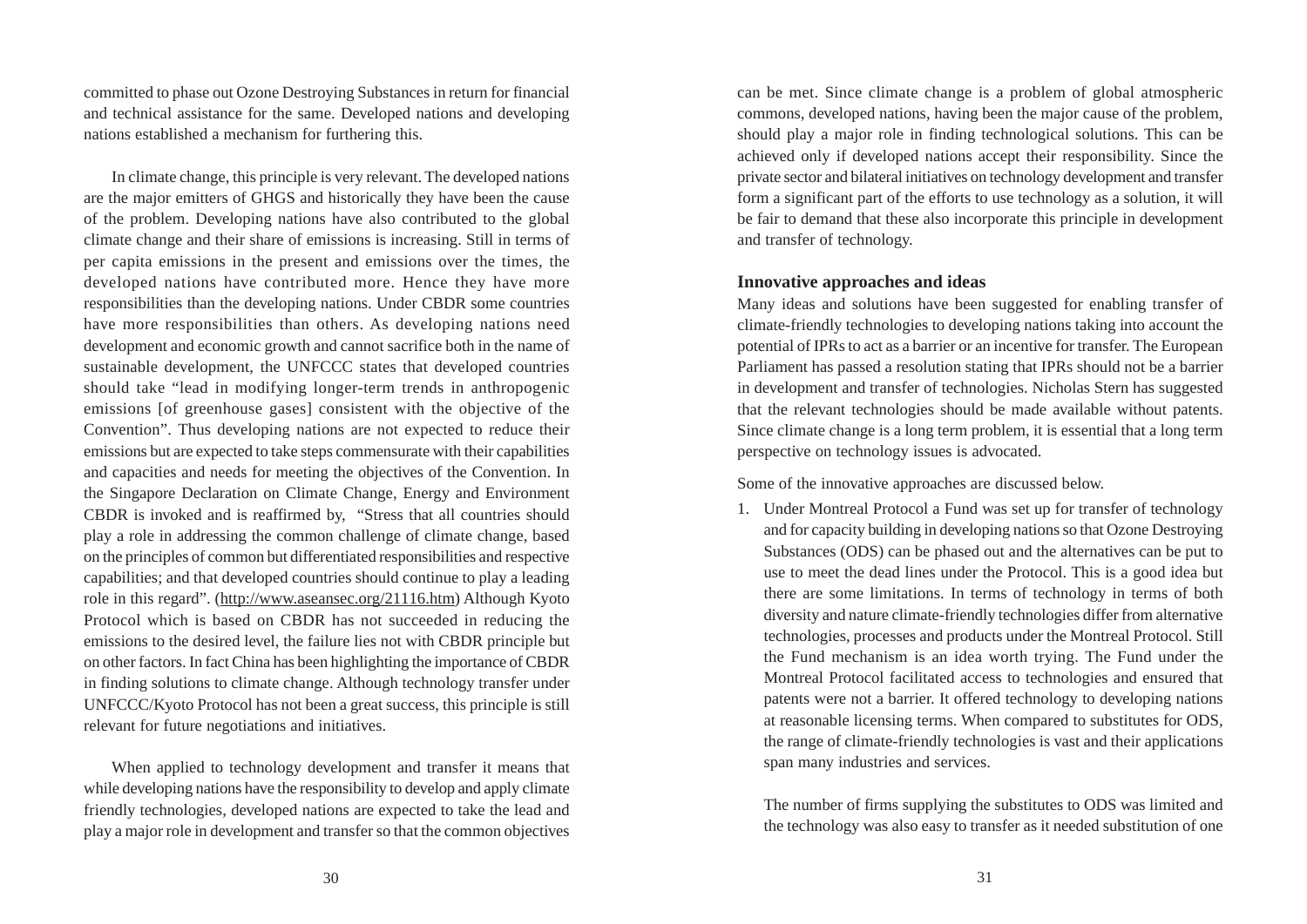group of substances with another. Extensive retrofitting and retooling or changes in production processes were not needed. Moreover, the Fund had its job well defined as the phase out for ODS was based on an agreed schedule. In case of Montreal Protocol there was a consensus on the need to replace ODS and there was also sense of urgency to implement the replacement provisions in a time bound manner.<sup>76</sup> Compared to this, the issues and tasks in technology transfer in climatefriendly technologies are daunting and too complex. Still the model can be replicated as it offers a viable working model and the mechanism under the Montreal Protocol is not complicated.

- 2. Use the Green Revolution as a model and set up centers for technology development and transfer. Under Green Revolution many centers were established for crop development, plant breeding and the technology was transferred without IPRs to developing countries. A similar approach to development and transfer of climate-friendly technologies has been advocated so that the technologies are available in public domain facilitating wider transfer and diffusion.<sup>77</sup>
- 3. In the UNFCCC meeting at Accra in August 2008 developing nations including India, China and Brazil have put forth many suggestions on IPRs and transfer of climate-friendly technologies. These suggestions which form part of the Comprehensive Technology Plan put forth by China and G77 include setting up Multilateral Climate Technology Fund, under UNFCCC. The Plan has incorporated many suggestions on technology transfer of climate friendly technologies and IPRs. These can form the basis for further action and negotiations towards the Copenhagen Conference.78
- 4. Open Source models and Distributed Innovation: Use of Open Source models to facilitate technology transfer, is an idea which is getting attention now. For example Eco-Patent Commons is an initiative in which 84 patents are offered free for use in ESTs and the patent owners have agreed not to sue for infringement for such uses. Since we have discussed this elsewhere we will not repeat the same points here.79 It has been suggested that Distributed and Open Innovation methods can be used to develop, disseminate and transfer of climate-friendly technologies.<sup>80</sup>

Some other proposals that can be considered include the following:

- 1. Patent pools of relevant technologies can be created so that countries will be able to get licenses without dealing with too many parties. Patent pools are widely used in electronics and IT industry. When the different technologies related to single device (say digital camera) or application (MPEG format) are held by many parties and the technology cannot be put to use unless each party licenses them patent pools are created and cross licensing among the parties is encouraged. Such patent pools are created by holders of IP rights, with or without government support or intervention. The technologies in the pool are available for licensing on mutually agreed terms. Governments try to ensure that the pool is not misused and anti-competitive practices are not followed by the members. For climate change technologies also patent pools can be created and a funding mechanism similar to the one in Montreal Protocol can be established for accessing the technologies. The patent pool can be technology specific or sector specific and can include technologies that can cater a wide variety of needs. This idea needs to be developed further.
- 2. A global R&D alliance similar to one suggested by the CIPR is another suggestion that can be explored. There are similar initiatives in health sector on diseases. In this the PPP model (Private-Public Partnership) is used to find vaccines and drugs for neglected diseases and infectious diseases. The suitability of this model for climate change technologies should be explored.
- 3. Developing nations including India have made suggestions on technology development and transfer. India's country paper to Gleneagles Summit proposed a network called CLEANET for collaboration in energy R&D modeled on CGIAR and establishing a Global Technology Venture Capital Fund. (Government of India 2007).
- 4. Maskus and Barton have proposed a global pact on access to Science and Technology so that WTO Agreements, particularly TRIPS do not become a barrier in access to science, technology and knowledge.<sup>81</sup> Their objective is to ensure that access to science is unhampered and free flow of scientific and technological knowledge is ensured for public good. This theme can be extended to climate-friendly technologies as well.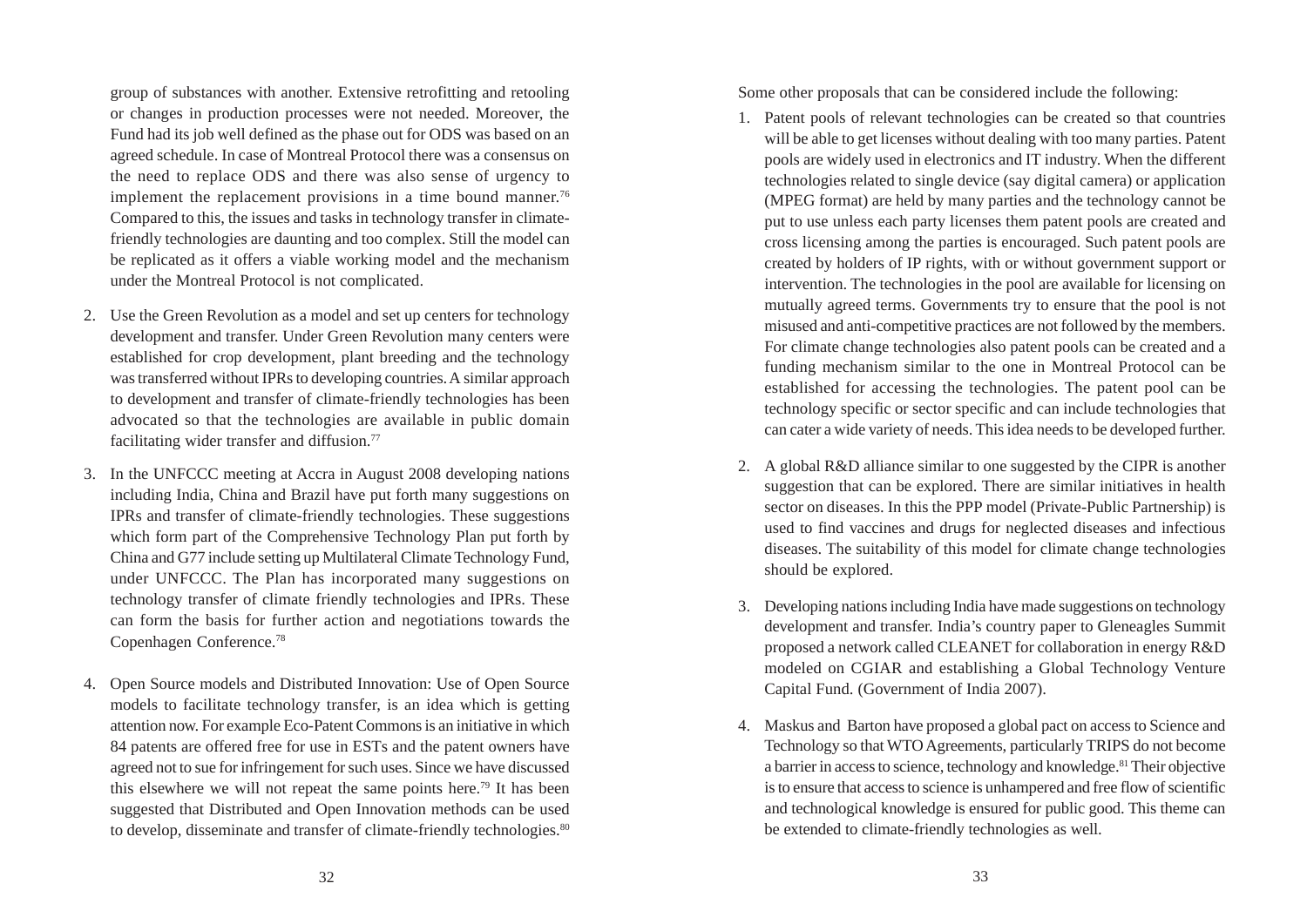European Patent Office came out with four scenarios for the future patent system. One of this, the Blue Skies Scenario is relevant for discussions on development and transfer of climate-friendly technologies.

The Blue Skies scenario: technology becomes the dominant driver and the patent system is differentiated to face the global crisis. In this scenario the patent system is not a 'one size fits all' model, it differentiates between technologies and mirrors the qualitative step forward in development an invention offers society. 'Soft patents' are developed for climate friendly technologies, while industries as the pharmaceuticals keep hard protection. For some technologies the monopoly rights would be replaced by a license of rights regime for technology intensive and complex products. 82

Today most of the technology development and transfer projects are under bi-lateral fora rather than under UN or UNFCCC. Similarly, private sector has invested heavily in technology development and it may not be willing to share technology in the absence of IPRs. Many projects among nations involve partnership with private sector and here too the IP issues need to be studied in depth.

In our view there is a need to analyze the ideas and solutions suggested for fostering transfer of climate-friendly technologies and compare them with the positions taken by developed and developing nations and others like NGOs. Although there is a consensus that climate-friendly technologies are a must to meet the challenge of climate change, there is no consensus on issues on IPRs and transfer of technology. Since private sector is a key player in both development and transfer of technologies, private sector's positions on IPRs and various initiatives taken by private sector and organizations representing them have to be considered to find solutions.

The North-South divide on IP issues should not become a stumbling block on transfer of climate-friendly technologies.83 The discussions on trade in Environmental Goods and Services are also important for transfer of climate-friendly technologies. Although reduction in tariff, classification and standards are the major issues in those discussions, standards are linked to IPRs and can be used for hindering transfer of climate-friendly

technologies, goods and services. How flexible is the global IP regime to meet the challenge of climate change.? Critics of the global IP regime under TRIPS point out that there is an urgent to need caution against strengthening of IPRs in all countries in all technologies.84

The analogy with public health crisis is relevant here. $85$  The access to drugs and vaccines for HIV/AIDS alerted the global community on the limitations of TRIPS in public health crises and the potential of IPRs to become barriers. In case of climate change although the crisis is not so visible, it is essential that the global community should find just and equitable solutions and should not let IPRs to become barriers to technology development, transfer and diffusion. 86

#### **Conclusion**

Development and transfer of climate-friendly technologies is an important element in the adaptation strategy. The need for new technologies to face the challenge of global climate change is obvious. The Bali Action Plan recognizes the crucial role of technology and highlights the importance of technological development, transfer and use of technologies.

Our brief analysis in this paper shows that in many technologies IPRs can become a barrier to access and transfer of technologies to developing countries. It also shows that patents with wide scope and proliferation of patents, particularly on basic technologies in technologies like bio-fuels can affect wider dissemination and transfer of technology.

Although it is too early to come to categorical conclusions, it may not be an exaggeration to state that developing nations should be aware of these issues and take pro-active measures, including technology assessment and patent landscaping. In some technologies like biofuels and wind energy South-South co-operation and joint development of technologies can offset to some extent the dominant position of firms in developed countries. At the global level the TRIPS Agreement has not been a great source for transfer of technology. Although it does provide for some flexibility, it also limits the options available to governments under compulsory licensing and competition measures.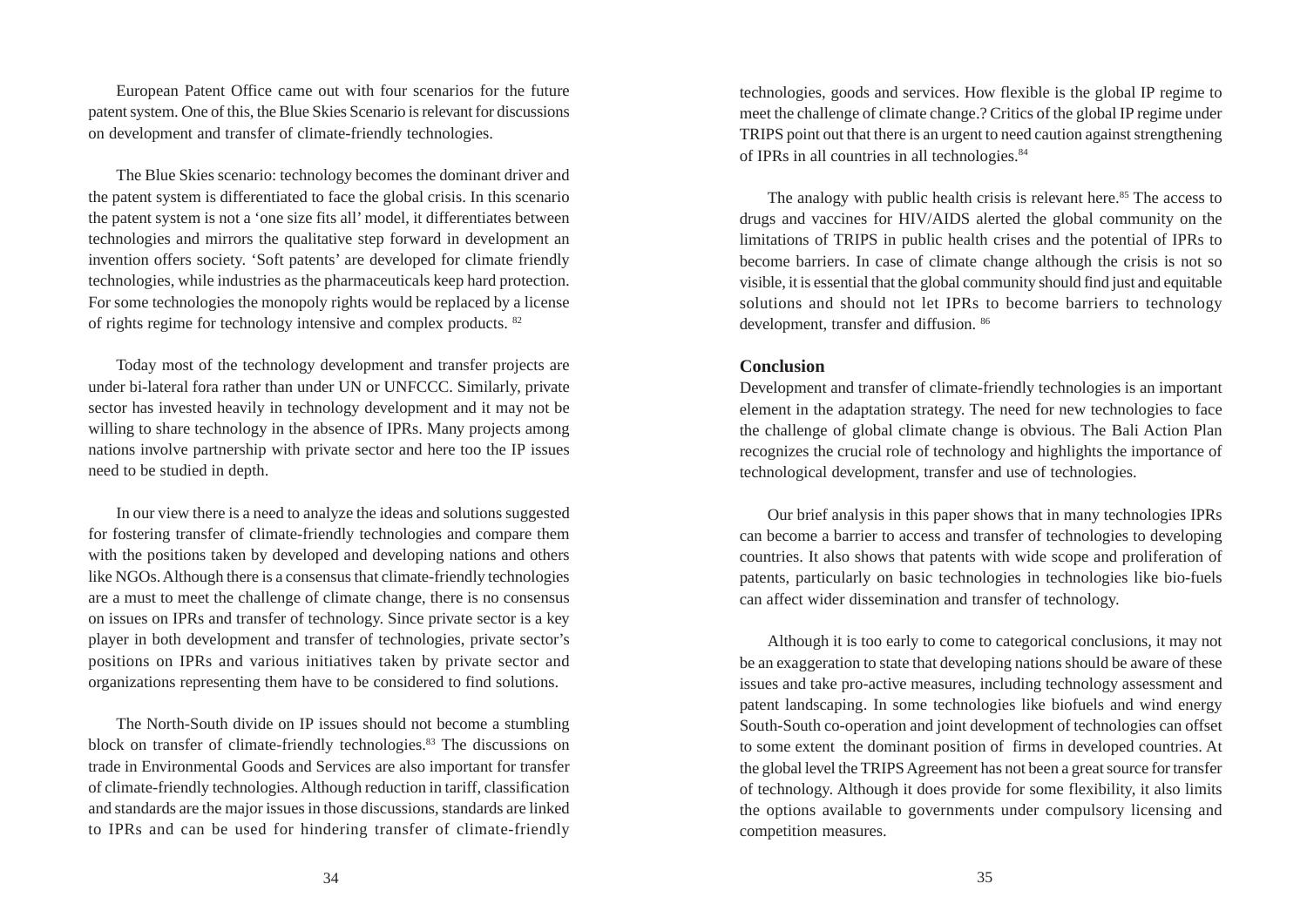The experience under the Working Group on Technology Transfer has not been positive.

Many proposals have been put forth to facilitate technology transfer and dissemination. It is noteworthy that among these there are proposals that address the IP issues and try to ensure that IP rights do not become a barrier. In particular the proposals by G77 and India and China deserve to be studied in depth as they can form the basis for negotiations in this issue. Developing nations and UN can study some of the proposals including proposals that advocate replicating the Fund under Montreal Protocol to examine their feasibility and viability. One important issue is the knowledge gap in understanding the relationship between IP rights in different technologies, emerging technological trends and their impacts on transfer of technology. There is an urgent need for theoretical and empirical work in this.

Another important issue is whether IPRs act as a barrier for leapfrogging by developing nations. In our view this aspect should be given importance because in the context of climate change, developing nations do not have the time to try different technologies developed earlier and then to switch to newly developed technologies, as the time for transition to less carbon intensive economy is not even three decades. Technology diffusion and development should facilitate leapfrogging than hampering it. Although leapfrogging is also question of the capability to use recent/advanced technologies and their relevance, many developing nations now, have the capacity to learn and adopt the advanced technologies.

As a recent report points out, "Similarly at the international level, while intellectual property rights (IPRs) are generally considered as a necessary protection by leading firms (Goldemberg 1998), IPRs can at the same time constitute a major impediment for technological leapfrogging. While they do not necessarily prevent the diffusion of cutting edge technologies, they can be used by their owners to keep competitors away from their markets and prevent others to make useful experience for further developments and improvements of the technology (Steinmueller 2001). Such learning processes are fundamental for the creation of knowledge and skills – an important element of technological capabilities required for the leapfrogging of industrial development pathways."87

Hence it is essential that IP issues do not become a barrier in technological leapfrogging. The challenge of climate change calls for out of the box thinking to find solutions that can make a difference. In our view the IP issues can be tackled by a combination of policy measures, incentives and bringing in changes at the global IP regime under TRIPS.

#### **FOOTNOTES**

- <sup>1</sup> Agenda 21 of UNCED 1992 provides the following definition of ESTS "Environmentally sound technologies protect the environment, are less polluting, use all resources in a more sustainable manner, recycle more of their wastes and products, and handle residual wastes in a more acceptable manner than the technologies for which they were substitutes…. Environmentally sound technologies in the context of pollution are 'process and product technologies' that generate low or no waste, for the prevention of pollution. They also cover 'end of the pipe' technologies for treatment of pollution after it has been generated" (United Nations, 1992).
- <sup>2</sup> In this paper the focus is on role of IPRs in technology transfer and diffusion than on technology transfer debate per se in the context of UNFCCC. An overview of that debate can be found in Intellectual Property Quarterly Update Fourth Quarter 2008, Feb 2009 www.ciel.org
- <sup>3</sup> To know more about the work of RIS in this please visit www.ris.org.in
- <sup>4</sup> For a recent analysis that expresses the view that while IPRs are important, they should be seen as one set of instruments in the broad portfolio in the innovation system and that there are alternatives to patents to stimulate innovation see Stiglitz. J. (2008) .
- <sup>5</sup> See generally Kieff (2002) for a discussion. See also Mandel (2005) for the relationship between environmental innovation and patents and the question of market failure in environmental innovation.
- <sup>6</sup> There are initiatives at ICTSD and Royal Institute of International Affairs, London to do some mapping exercises in climate-change technologies based on patent analysis and statistics. See also WIPO (2008b).
- <sup>7</sup> As a result patent claims granted in one country may not be granted in another country or may be granted partially. There are many examples to illustrate this. For example, regarding patents on BRCA gene in Europe and USA see Paradise, J. (2004).
- See Kemp, R (2008) for an overview of issues in measuring Eco-innovation.
- See WIPO (2008b).
- <sup>10</sup> Dechezlepretre D. et. al. (2008) at 30.<br><sup>11</sup> Dora Marinova, *Patent Trends in the d*
- <sup>11</sup> Dora Marinova *Patent Trends in the development of sustainable technologies* Presented at European Patent Forum 2008 http://documents.epo.org/projects/babylon/eponet.nsf/0/ C1B7C875A2C19603C1257443005994B2/\$File/dora\_marinova\_en.pdf.
- <sup>12</sup> *WIPO Patent Report 2007* at P 23<br><sup>13</sup> **Miller P T** et al. (2008)
- 13 Miller, R.T. et.al. (2008).<br><sup>14</sup> http://www.hrfmlaw.com
- <sup>14</sup> http://www.hrfmlaw.com/news/index.cfm
- $^{15}$  OECD (2008) at P 21.
- ibid.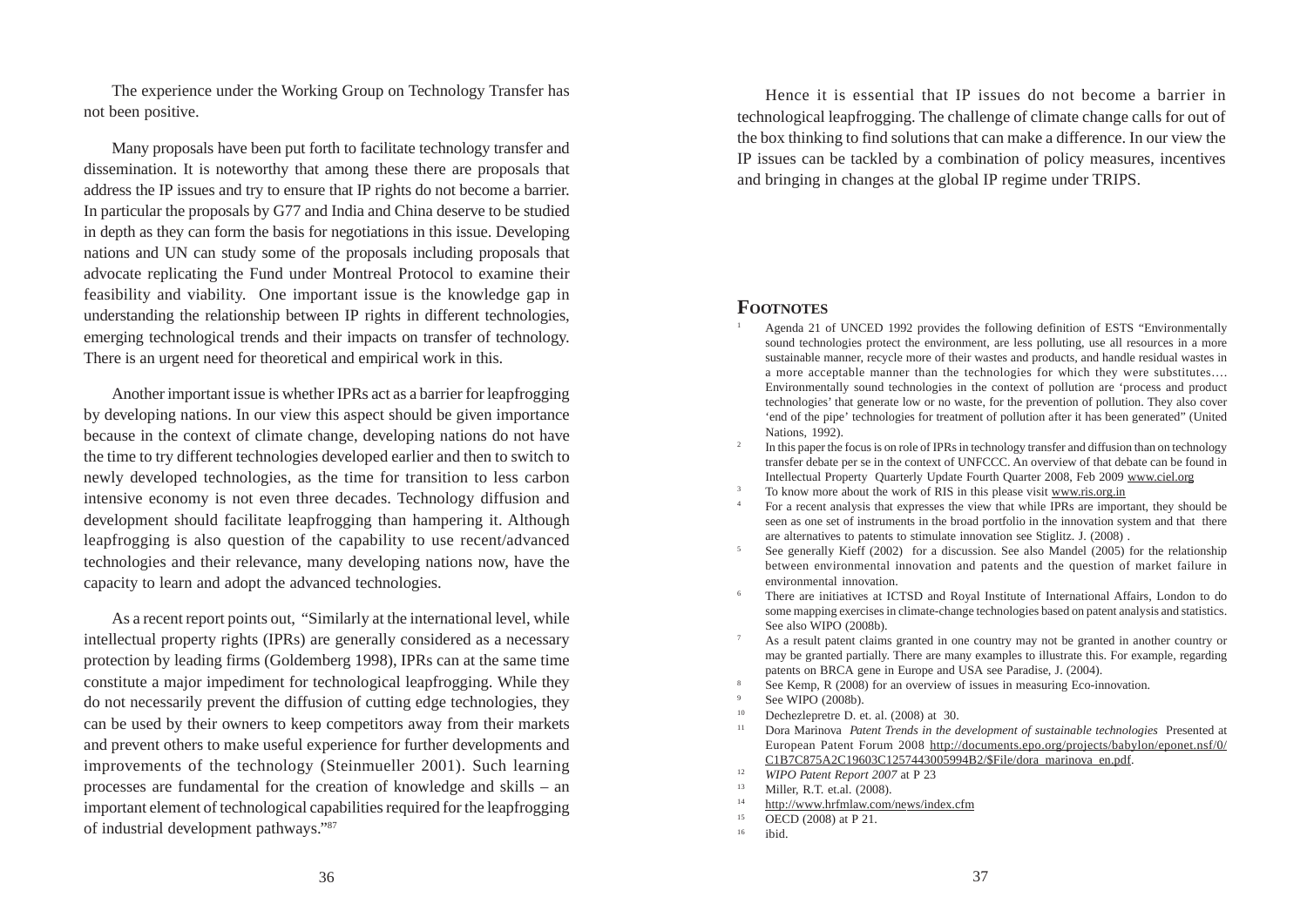- <sup>17</sup> Prins.G, Rayner.S. (2007) at 38-39, Kammen, D. (2006). at 308, Holdren, John (2006) at 20. See Gallagher, Kelly Sims, John P. Holdren, and Ambuj D. Sagar (2006): 193-237 for an overview of climate change, energy and innovation in technology.
- <sup>18</sup> Stren, Nicholas. (2006) at P 367.
- See Lorenz, P., et. al (2008) for an overview of the technology, technology trends and economics of solar power.
- <sup>20</sup> Rai, A. (2008) www.law.berkeley.edu/institutes/bclt/entrepreneurship/presentations/Friday/ 1145am/rai.pdf
- <sup>21</sup> See Singer , P.A. et.al (2005) http://www.issues.org/21.4/singer.html http://www.wipo.int/patent-law/en/developments/nanotechnology.html
- $\frac{22}{23}$  http://www.technologyreview.com/Nanotech/18259/
- We are not aware of any study that examines the scope of technologies covered by patents in nanotechnology and their application in solar energy technology.
- <sup>24</sup> Barton, J. (2007a), See also Barton, J. (2007b).
- <sup>25</sup> e.g. Gamesa Eolica v. General Electric, 359 F. Supp. 2d 790 (WD Wisconsin 2005) For example, according to Reichman, J. et. al (2008)

"The wind turbine industry is also quite concentrated, with the top 4 firms accounting for almost 75 per cent of the market. In the U.S. market, General Electric is the major player, and it has a reputation for enforcing its patents aggressively. For example, in February 2008 GE asked the U.S. International Trade Commission to bar imports of wind turbines made by Japan's Mitsubishi Heavy Industries Ltd., arguing that Mitsubishi's turbines infringe on its patents."

- $\frac{26}{27}$  J. Lewis (2006).
- <sup>27</sup> Lewis, J. (2007)
- <sup>28</sup> See Sauter. R, Watson, J. (2008)
- <sup>29</sup> For an overview of the global biofuels situation and issues see FAO (2008)
- <sup>30</sup> A discussion on the potentials and limitations of these technologies is beyond the scope of this paper. See Breithaupt, H. (2008) for a discussion on some of the technical problems and issues that are of that concern to scientists.
- $31$  Cahoy, D.R. (2007)
- $rac{32}{33}$  ibid
- 
- $\frac{33}{34}$  Rai , A. (2008), supra 12<br> $\frac{34}{12}$  ETC Group (2008)  $rac{34}{35}$  ETC Group (2008a)
- 
- $\frac{35}{36}$  Ward and Young (2008)<br> $\frac{36}{36}$  Srinivas. K.R. Srinivas, K.R. (2008) http://www.southcentre.org/ index2.php?option=com\_docman&task=doc\_view&gid=932&Itemid=69
- 
- <sup>37</sup> See Kumar and Rai (2007) , ETC Group (2007) for details.<br><sup>38</sup> Eq. details see Suppen (2008). For details see Suppan (2008) http://www.ethanolproducer.com/article.jsp?article\_id=4159 Suppan (2007) http://www.tradeobservatory.org/library.cfm?refid=100449 and Srinivas (2009)
- <sup>39</sup> See Heller, M., Eisenberg, R. (1998) for a discussion on anti-commons.
- See generally FAO (2007) for an overview. See also ICAR(2007) Papers from ODI at **www.odi.org.uk/ climatechange/** also discuss this issue.
- <sup>41</sup> See CGIAR(2007) According to CGIAR "Since stresses such as drought and heat have always posed a significant threat to crop production, CGIAR scientists began developing hardier varieties soon after the international agricultural research centers were created. "Climate-resilient" crop varieties resulting from this work have already reached farmers' fields, and more are in the making."
- <sup>42</sup> ETC Group (2008) http://www.etcgroup.org/en/materials/publications.html?pub\_id=687

<sup>43</sup> See Breithaupt, H. (2008).

"Research into drought tolerance demonstrates once again that a 'one-size-fits-all' solution is not the best one, as Ian Bancroft from the John Innes Centre commented : " The UK cannot export [varieties] to China and expect that they grow the same".

- <sup>44</sup> See Aoki, K. (2008) for a discussion on this.<br><sup>45</sup> See Tripe B. J. currence M. Esten, D. (2007)
- See Tripp, R., Louwaars, N., Eaton, D. (2007) for a discussion on plant variety protection in developing countries.
- $^{46}$  Tamura, K. (2005)
- $^{47}$  Vallentin.D., Liu.L,  $(2005)$ <br> $^{48}$  Philippet G. Pullippetide
- <sup>48</sup> Philibert, C., Podkanski, J., (2005) CCS=<br><sup>49</sup> IEA/OECD/CLAB (2008) at P47
- IEA/OECD/CIAB (2008) at P47
- See also Jiang, K., Zheng, S. (2006) http://2050.nies.go.jp/cop12/pdf/7\_Kejun\_COP12.pdf  $^{50}$  Watson, et.al (2007)
- $51$  Ockwell, D., J. Watson, et al. (2006)
- <sup>52</sup> Watal, J. (2000) P 45–55, http://www.unctad.org/en/docs/itcdted6\_en.pdf<br><sup>53</sup> UNIDO (2006) Cf Gerveis D (2007)
- <sup>53</sup> UNIDO. (2006). Cf. Gervais, D. (2007)

"In sum, economic analysis tends to demonstrate that sufficient IP protection is an essential component of increased inward FDI and trade flows in IP sensitive goods, for countries above a certain economic development threshold' at P 33 . Thus it does not make sense to argue that irrespective of state of economic development stronger IPRs would attract FDI or result in more innovation.

- $\frac{54}{55}$  Kim, (2003)
- <sup>55</sup> See Kumar, Nagesh.(2002), Kumar, Nagesh (2003).
- <sup>56</sup> Cf According to Hoekman et.al.

"Total trade in technology intensive goods grew rapidly in the last three decades, with capital intensive exports expanding rapidly. Upper middle income nations constitute the fastest growing market for technology intensive exports from OECD countries. Licensing and other types of arm's length trade in technology measured by royalty income flows are largely the domain of OECD countries. The flows involved are not negligible – over \$ 70 billion in 2001 " (Hoekman, Maskus, Saggi 2004 at 6).

- <sup>57</sup> USTR. (2006).
- <sup>58</sup> Bridges Trade BioRes Vol 8 No 20, 14th November 2008, http://ictsd.net/i/news/biores/3669
- <sup>59</sup> See Shadlen., K. (2005).
- <sup>60</sup> For a discussion on this see Fynn (2008).
- <sup>61</sup> Bert Metz *et al.,* eds (2000) at p 99
- $^{62}$  Howse,(2000) at 494. See also Arup (2008).
- $\frac{63}{64}$  Arup ibid.
- <sup>64</sup> Governments can make non-voluntary use of technologies. See Reichman, J.H., Hazenshal, C..(2003).
- <sup>65</sup> See UNCTAD/ICSTD(2007) Chapter 29, Part III for a discussion on the linkage between Article 8.2 and Article 40.
- Correa, C. (2005) at P 237.
- $67$  Carvalho, Nuno Pires de. (2005) at 162, and see also 317, 319
- <sup>68</sup> Reichman, J.H., Hazenshal, C..(2003)
- $^{69}$  Correa, C. (2005) at P 255.
- Paice, the patentee sued Toyota for infringing its patents. The Federal Circuit confirmed the decision of the District Court to deny permanent injunction and ordered for paying an 'ongoing royalty' by Toyota to Paice.
- $71$  Reichman, J. et. al. (2008) "Another compulsory license that might be relevant to the environmental sector is the government use license. Under a government use license, a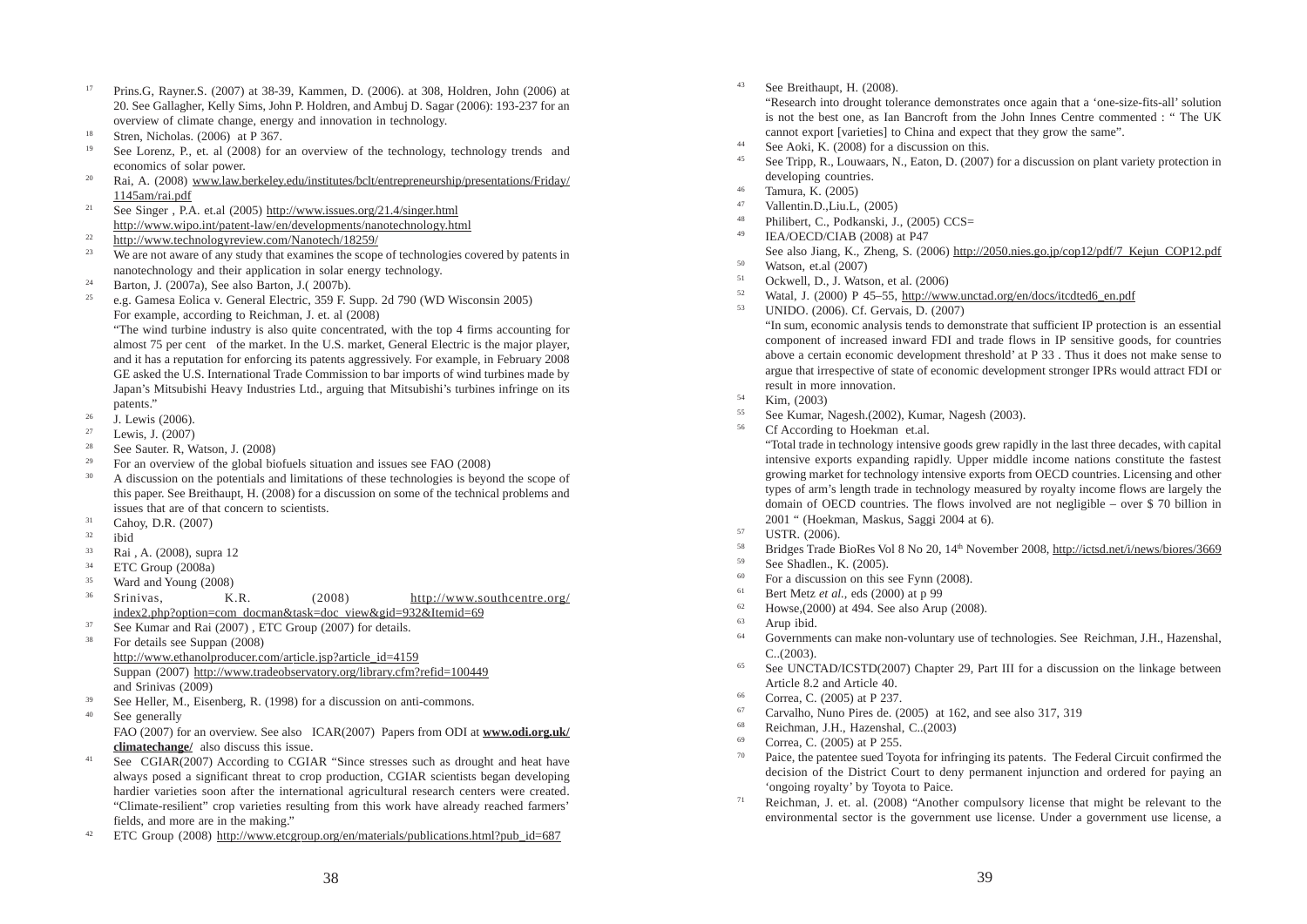private contractor may be made an agent of the government for purposes of manufacturing the patented product and making it available to the public at large. Such activity is immunized against an infringement action in the courts. Instead, the patentee must seek adequate compensation from the government itself, which can be measured in terms of local conditions. Government use licenses are also subject to very few prerequisites, they can be rapidly issued for virtually any reason, and the relevant transaction costs are low" at 31.

- <sup>72</sup> See Correa, supra. See also South Centre (2005) http://www.southcentre.org/ index.php?option=com\_content&task=view&id=91 Foray, D.(2008).See generally, UNCTAD (2007) for technology transfer and development in Least Development Countries (LDCS) http://www.unctad.org/en/docs/ldc2007\_en.pdf
- $\frac{73}{74}$  Moon (2008) at 8
- <sup>74</sup> See Reichman, J. et. al. (2008) and Lee. B (2008) for details.
- $^{75}$  See Rajamani, L. (2007).
- Andersen. S. et. al. (2007) point out that except in two cases where owners of technology were unwilling to allow use of technology there was no problem in diffusion of technology and in some instances technology transfer was negotiated by Global Environmental Facility (GEF) and Multilateral Fund. (P 256). See also the cases cited in Pp 262 – 266. See also, Watal, J. (2000).
- $\frac{77}{78}$  Ogonowski, M., et.al. (2004).
- See Earth Negotiations Bulletin Vol . 12 No 383 for an overview of the conference. See TWN Briefing Papers and Accra News Updates for details of the proposals.
- <sup>79</sup> See http://www.wbcsd.org/web/epc/ for details on Eco-Patent Commons Srinivas, K.R. (2008).
- <sup>80</sup> Milford, and, Barker (2008).
- <sup>81</sup> Barton, J., Maskus, K. (2006).<br><sup>82</sup> http://www.eno.org/topics/pate
- <sup>82</sup> http://www.epo.org/topics/patent-system/scenarios-for-the-future/scenario4.html<br><sup>83</sup> Put the potential to become so is then For example in the Poznan Conference
- But the potential to become so, is there. For example in the Poznan Conference the divide was obvious.

According to Anon (2009),"On a related issue, long-standing divergence between developed and developing countries remained on issues related to intellectual property rights (IPRs). The contact group on 'Delivering on Technology and Financing, Including Consideration of Institutional Arrangements' discussed the matter in depth, but failed to come to any meaningful convergence: developing countries stressed the need to depart from a business-as-usual approach in the treatment of IPRs in addressing the climate change emergency, while developed countries emphasised the importance of IPRs in promoting innovation for technology development and deployment."

http://ictsd.net/i/news/bridges/37981/

- <sup>84</sup> According to Maskus and Reichmann, " In our view governments in developing countries need to be pro-active in ensuring that the net effect of expanded IP protection is to enhance access to technology and to encourage its domestic adaptation and diffusion. Potential gains in dynamic competition are reason enough for this approach. An additional important factor is that tightened protection raises significant questions regarding the ability to access international technology and information to improve the provision of broader public goods."
- $85$  For a discussion on this see Abbott, F.M (2008).
- <sup>86</sup> For an overview of the North-South divide in climate change debate see Parks, B.C., Timmons, R.J. (2008).
- <sup>87</sup> Sauter. R, Watson, J. (2008) at 13

#### **REFERENCES**

Abbott, F.M 2008 *Innovation and Technology Transfer to Address Climate Change* Presentation at UNFCCC COP 15, Ponzan Dec 2008

Andersen, S.O. et. al. . 2007. *Technology Transfer for Ozone Layer*. London: Earthscan.

Anon 2009 Ponzan Climate Meeting Matched Low Expectations *Bridges* Vol 12, No 6

Aoki, K. 2008. *The Seed Wars*. NC: Durham: Carolina Academic Press.

- Arup., C. 2008. TRIPS as Competitive and Cooperative Interpretation. In *Interpreting and Implementing the TRIPS Agreement,* (Eds) J. Malbon and C. Lawson Cheltenham: Edward Elgar.
- Barton, J., Maskus, K 2006 Economic Perspectives on a Multilateral Agreement on Open Access to Science and Technology In *Economic Development & Multilateral Trade Cooperation* (Eds) S. Evanett and B. Hoekman Washington: World Bank
- Barton, John. 2007a. *New Trends in Technology Transfer*. Geneva: ICTSD.
- Barton, J. 2007b. *Intellectual Property Rights and Access to Clean Energy Technologies in Developing Countries*. Geneva: ICTSD.
- Breithaupt, H. (2008). 2008. Up to the challenge? Rising prices for food and oil could herald a renaissance of plant science *EMBO Reports* 9 (9):832-34.
- Cahoy, D.R. . 2007. *Intellectual Property Issues for the Emerging Bioenergy Sector*. Presentation at Cross Over Symposium at Smeal College of Business.
- Carvalho, Nuno Pires de. 2005. *The TRIPS Regime of Patent Rights*. The Hague: Kluwer Law International
- South Centre 2005. *THE AGENDA FOR TRANSFER OF TECHNOLOGY: THE WORKING GROUP OF THE WTO ON TRADE AND TRANSFER OF TECHNOLOGY* Geneva: South Centre.
- CGIAR. 2007. *Global Climate Change: Can Agriculture Cope* .D.C: Washington: CGIAR.
- Childs, M. 2008. *Do We Need Patents for Eco-Innovation*. Presentation at European Patent Forum, Solvenia, 7 May 2008.
- Correa, C. 2005. Can TRIPS Agreement Foster Technology Transfer to Developing Countries? In *International Public Goods and Transfer of Technology*, edited by K. Maskus, Reichman, J.H.,. Cambridge: Cambridge University Press.
- Dechezlepretre, A., et. al. 2008 *Innovation and Transfer of Climate Change Mitigation Technologies on a Global Scale: A Study Drawing on Patent Data* Paris: CERNA, Mines ParisTech
- EPO. 2008. *Scenarios For Future*. Munich: European Patent Office.
- Group, ETC. 2008. *Patenting 'Climate-Genes' and Capturing Climate Agenda*. Ottawa, Canada: ETC Group.
	- ———. 2008a. *Commodifying Nature's Last Straw*. Ottawa: ETC Group
- FAO. 2007. *Adaptation to climate change in agriculture, forestry and fisheries* Rome: FAO.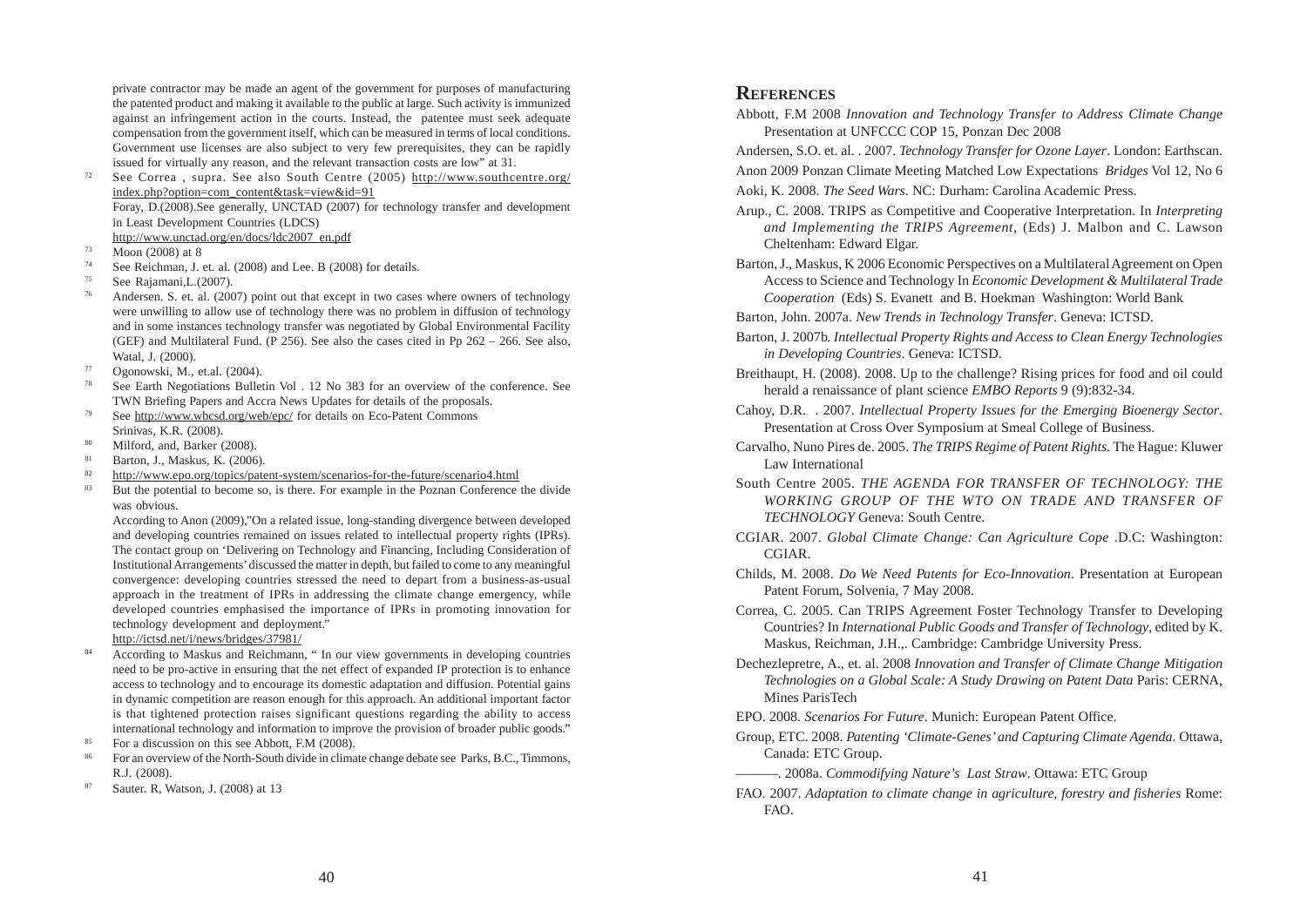———. 2008. *The State of Food and Agriculture: Biofuels: Prospects, Risks and Opportunities* Rome: 2008.

- Foray, D. 2008. *Technology Transfer in the TRIPS Age* Geneva: ICTSD.
- Fynn, S. 2008 *Using Competition Law to Promote Access to Knowledge PJIP, Washington College of Law*, American University www.wcl.american.edu/PJIP
- Gallagher, K.S., Holdren,J.P., Sagar, A.D.,. 2006. Energy-Technology Innovation. In *Annual Review of Environment and Resources*
- Gervais, D. 2007. TRIPS and Development. In *Intellectual Property, Trade and Development,* edited by D. Gervias. Oxford: Oxford University Press.
- Heller, M., Eisenberg, R. 1998. Can Patents Deter Innovation? The Anticommons in Biomedical Research. *Science* 280:686-701.
- Holdren, J. 2006. The Energy Innovation Imperative. *Innovations* (Spring).
- Howse, R. 2000. The Canadian Generic Medicines Panel A Dangerous Precedent in Dangerous Times. *Journal of World Intellectual Property* 3 (4):493-507.
- ICAR. 2007. *Recommendations of National Conference on Agriculture and Climate Change.*
- IEA/OECD/CIAB. 2008. *Clean Coal Technologies*. Paris: IEA/OECD.
- Jiang, K., Zheng,S.,. 2006. *Low-Carbon Options in China Through Sustainable Development* Presentation at UNFCCC-Side Event at COP 12 (Nairobi).
- Kammen, D. . 2006. The Rise of Renewable Energy. *Scientific American*
- Keiff, S.F. 2002. Patents for Environmentalists. *9 Wash. U.J.L. &POL'Y* 307.
- Kemp, R. 2008 *Measuring Eco-innovation* Research Brief No. 1 Maastricht: UNU-MERIT
- Kim, L. 2003. *Technology Transfer and Intellectual Property Rights: the Korean Experience*. Geneva: ICTSD.
- Kumar, N. 1998 Technology Generation and Transfers in the World Economy in (Eds) Kumar, N. , Dunning, J.H. , *Globalization, foreign direct investment, and technology transfers: impacts on and prospects for developing countries* Routledge
- Kumar, N. 2002. *Intellectual Property Rights, Technology and Economic Development*. London: CIPR.
- ———. 2003. Intellectual Property Rights, Technology and Economic Development– Experiences of Asian Countries. *Economic & Political Weekly* 38 (3):209–26.
- Kumar, S., Rai. A.,. 2007. Synthetic Biology: The Intellectual Property Puzzle 85 *U. Texas Law Review* 1745.
- Lee, B. 2008 *IPRs and Diffusion of Climate Technologies* London: Chatham House/ RIIA (presentation at Ponzan Conference)
- Lewis. J.I. 2006 *International Technology Transfer Experiences in China's Electricity and Transport Sectors*, Arlington: Pew Center on Global Climate Change
- Lewis, J. I. 2007. Technology Acquisition and Innovation in the Developing World: Wind Turbine Development in China and India. *Studies in Comparative International Development* 42:208-232
- Lorenz , P. et.al. . 2008. The Economics of Solar Power. *The McKinsey Quarterly* (July 2008).
- Mandel, G.N. 2005. *Promoting Environmental Innovation with Intellectual Property*
- *Innovation: A New Basis for Patent Rewards* Available at SSRN: http://ssrn.com/ abstract=756844
- Marinova, D. . 2008. Patent Trends in the development of sustainable technologies Presentation at European Patent Forum, Solvenia.
- Maskus, K., Reichman, J.H.,. 2005. Introduction. In *International Public Goods and Transfer of Technology* Cambridge: Cambridge University Press
- Metz, B., et. al.,(Eds), ed. 2000. *Methodological and Technological Issues in Technology Transfer.* Geneva: IPCC.
- Milford, and, Barker 2008 .*Climate Choreography* Washington: Clean Energy Group.
- Miller, R.T., et.al. 2008. Patent Trends in the Cleantech Industry. *Intellectual Property and Technology Law Journal* 20 (7)
- Moon, S. 2008 *Does TRIPS Art. 66.2 Encourage Technology Transfer to LDCs? An Analysis of Country Submissions to TRIPS Council (1999-2007)* Policy Brief No 2, December 2008 Geneva: ICTSD
- Ockwell, D., J. Watson, et al. . 2006*. UK–India collaboration to identify the barriers to the transfer of low carbon energy technology*. In Report by SPRU, IDS and TERI London: DEFRA.
- OECD. 2008. *Compendium of Patent Statistics*. Paris: OECD.
- Ogonowski, M., et.al. . 2004. *Advancing Climate Change Technologies Through Shared Intellectual Property Rights,.* D.C: Washington: Center for Clean Air Policy
- Paradise, J. . 2004. European Opposition to Exclusive Control Over Predictive Breast Cancer Testing and the Inherent Implications for U.S. Patent Law and Public Policy:. 59 *Food Drug L.J*. 133
- Parks, B.C., Timmons, R.J. 2008 Inequality and the global climate regime: breaking the north-south impasse *Cambridge Review of International Affairs* Vol.21 No 4 Dec 2008, Pp 621-648
- Philibert, C., Podkanski, J., . 2005. Clean Coal Technologies (Case Study 4)
- In *INTERNATIONAL ENERGY TECHNOLOGY COLLABORATION AND CLIMATE CHANGE MITIGATION*:. Paris: OECD.
- Prins.G, Rayner.S. . 2007. *The Wrong Trousers: Radically Rethinking Climate Policy*. Oxford: James Martin Institute.
- Rajamani, L. 2006 Differential Treatment in International Environmental Law Oxford: Oxford University Press
- Reichman, J.H., Hazenshal, C. 2003. *Non-Voluntary Licensning of Patented Inventions*. Geneva: ICTSD.
- Reichman, J. et. al. 2008 *Intellectual Property and Alternatives: Strategies for Green Innovation* EEDP Paper 08/03 London: Chatham House/RIIA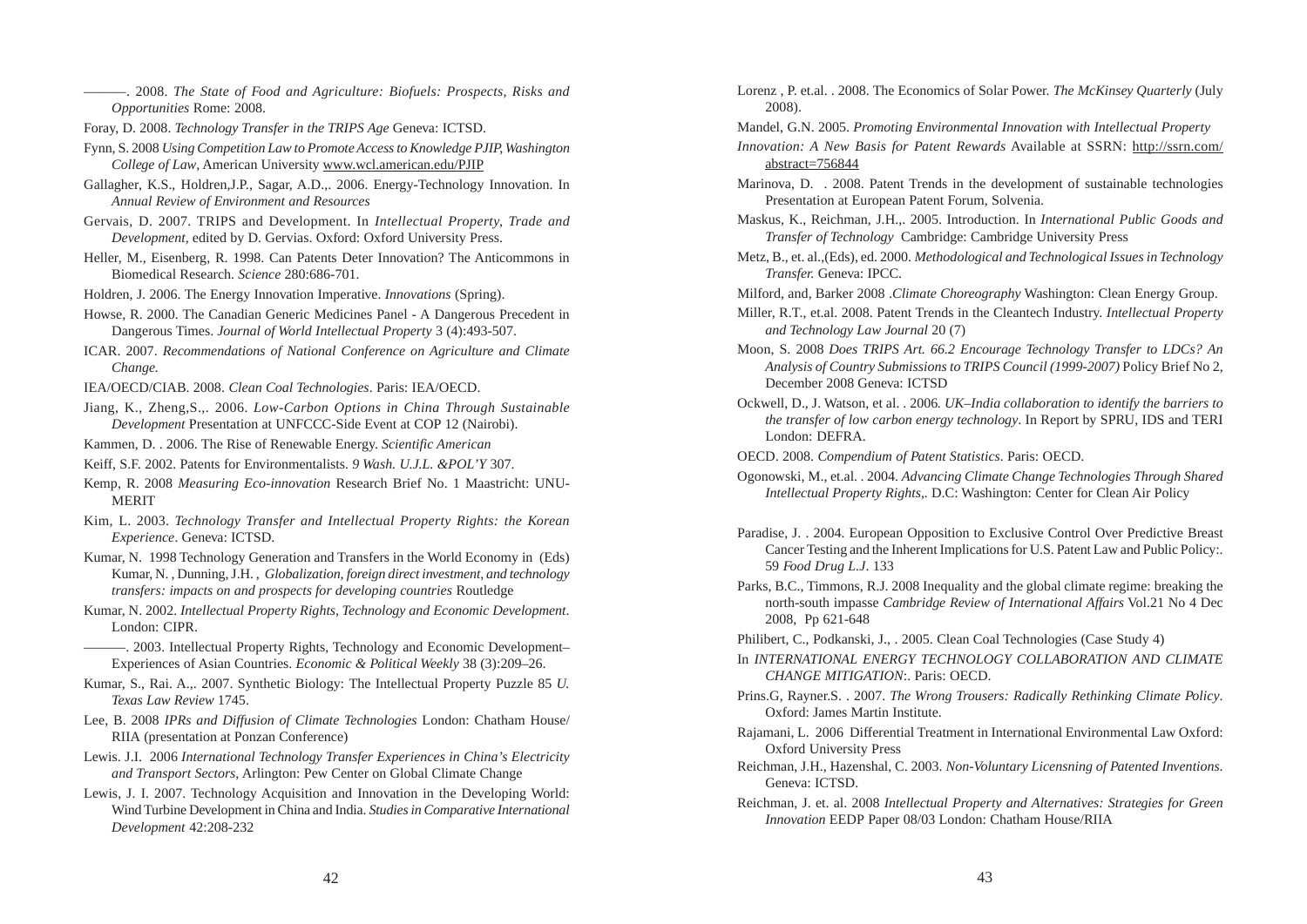- Sauter, R, Watson, J. 2008 *Technology Leapfrogging : A Review of the Evidence Sussex Energy Group,* SPRU, University of Sussex
- Shadlen., K. 2005. *Policy Space for Development in the WTO and Beyond: The Case of Intellectual Property Rights*. Medford: MA: GADE,Tufts University.
- Singer, P.A. et.al 2005. Harnessing Nanotechnology to Improve Global Equity. *Issues in S&T 2*1 (4).
- Srinivas, K.R. . 2008. Sink or Swim: Eco-Patent Commons and Transfer of Environmentally Sustainable Technologies. *Bridges Trade BioRes* 2 (2):17-18.
- Srinivas, K.R. 2009 (Work In Progress). Biofuels and IPRs New Delhi: RIS.
- ———. 2008b. Substances Occuring in Nature. In A *Guide to Pharmaceutical Patents*, edited by C. M. Correa. Geneva: South Centre www.southcentre.org.
- Stiglitz, J.E (2008) Economic Foundations of Intellectual Property Rights, 57 *Duke Law Journal* 1693
- Stren, N. 2006*. The Economics of Climate Change: The Stern Review*. Cambridge
- Cambridge University Press
- Suppan, S. 2007. *Patents: Taken for Granted in Plans for a Global Biofuels Market*, IATP. Minneapolis
- ———. 2008. Patent Policy and Sustainable Cellulosic Biofuels Development. *Ethanol Producer,* June
- Tamura, K. 2005. Technology Development and Transfer In (Ed) A. Srinivasan Asian Aspirations for Climate Regime Beyond 2012,Tokyo : IGES.
- Tripp, R., Louwaars, N. , Eaton, D. 2007 Plant variety protection in developing countries:
- A report from the field *Food Policy* 32: 354–371
- UNCTAD. 2007. *The Least Developed Counties Report*.
- UNIDO. 2006. *The Role of Intellectual Property Rights in Technology Transfer and Economic Growth*: Theory and Evidence. Vienna
- United Nations 1992. United Nations Conference on Environment and Development, Rio de Janeiro, Brazil, June 3-14. *Report of the United Nations Conference on Environment and Development, Annex II: Agenda* 21. U.N. Doc. A/CONF.151/26, Vol. III. United Nations, New York
- USTR. 2006. *Report of Office of USTR on Trade Related Barriers to Export of Greenhouse Gas Intensity Reducing Technologies* Washington: USTR.
- Vallentin, D., Liu.L,. 2005. *The Diffusion of Clean Coal Combustion Technologies For Power Plants in China.* Roskilde: TEKSAM, Roskilde University. .
- Ward, R.M., Young, T.J. 2008. *Patenting Inventions Involving Biofuel Feedstock*: Morrison& Foerster LLC.
- Watal.J. 2000. Case Study 3: India: The Issue of Technology Transfer in the Context of the Montreal Protocol. In (Eds) edited by V. Jha, U. Hoffman, *Achieving Objectives of Multilateral Environmental Agreements: A Package of Trade Measures and Positive Measures* Geneva: UNCTAD.
- Watson, ., et al.. 2007. *Technology and carbon mitigation in developing countries: Are cleaner coal technologies a viable option?* . Background Paper for Human Development Report. New York: HDRO:UNDP.
- UNDESA, 2008 *Background Paper: Climate Change : Technology Development and Technology Transfer for Beijing High-Level Conference* New York: DESA,UN
- WIPO. 2008a. *WIPO Patent Report 2007* Geneva:: WIPO.
- WIPO 2008b *Climate Change and Intellectual Property System Draft 5.0 November 2008 (Informal Consultation Draft)* Geneva: WIPO
- World Bank 2008. *Global Economic Prospects: Technology Diffusion in the Developing World*. Washington, DC: